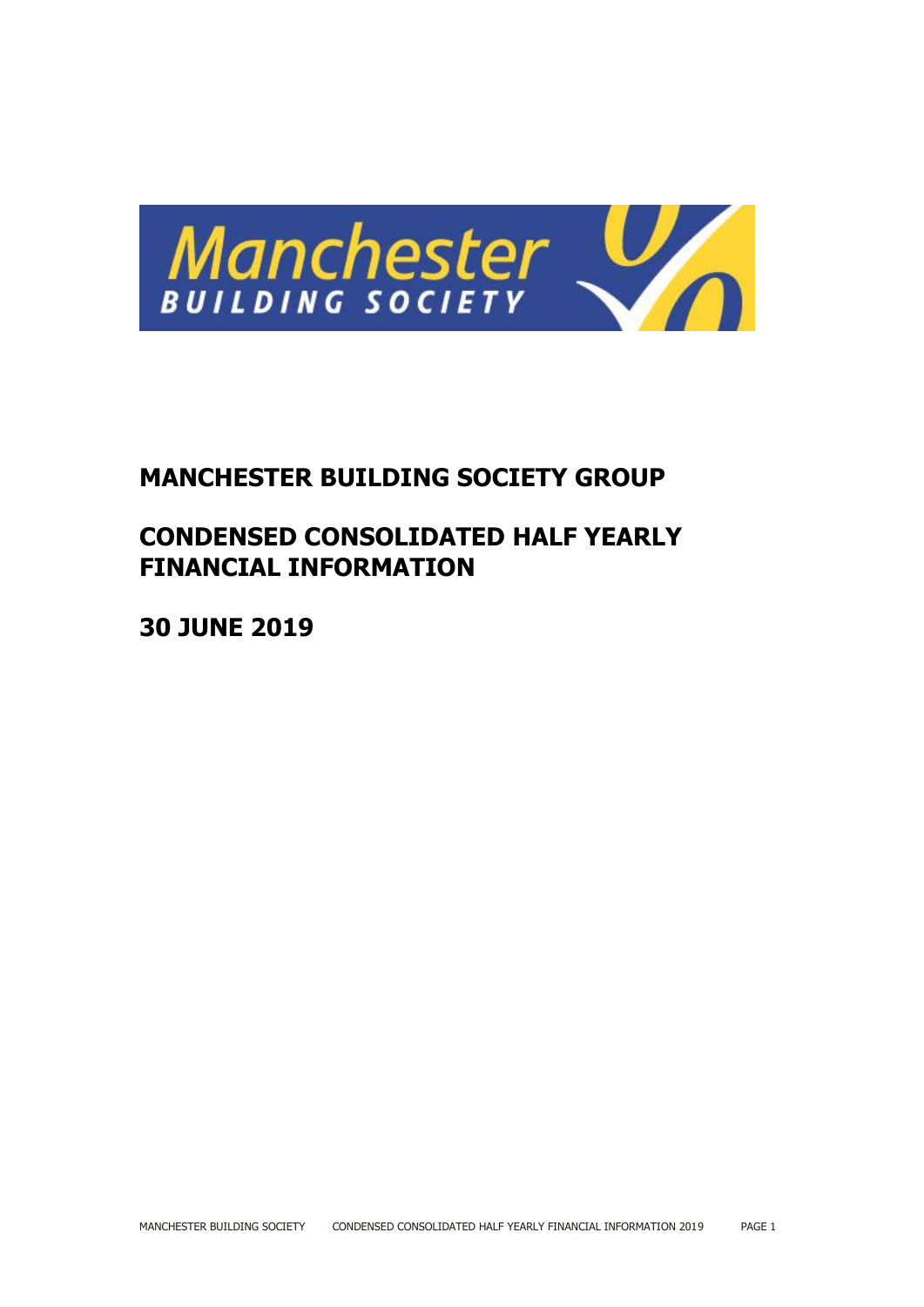## **CONTENTS**

- **DIRECTORS' REPORT**
- **STATEMENT OF DIRECTORS' RESPONSIBILITIES**
- **CONDENSED CONSOLIDATED STATEMENT OF COMPREHENSIVE INCOME**
- **CONDENSED CONSOLIDATED STATEMENT OF CHANGES IN EQUITY**
- **CONDENSED CONSOLIDATED STATEMENT OF FINANCIAL POSITION**
- **CONDENSED CONSOLIDATED STATEMENT OF CASH FLOWS**
- **NOTES TO THE CONDENSED CONSOLIDATED FINANCIAL STATEMENTS**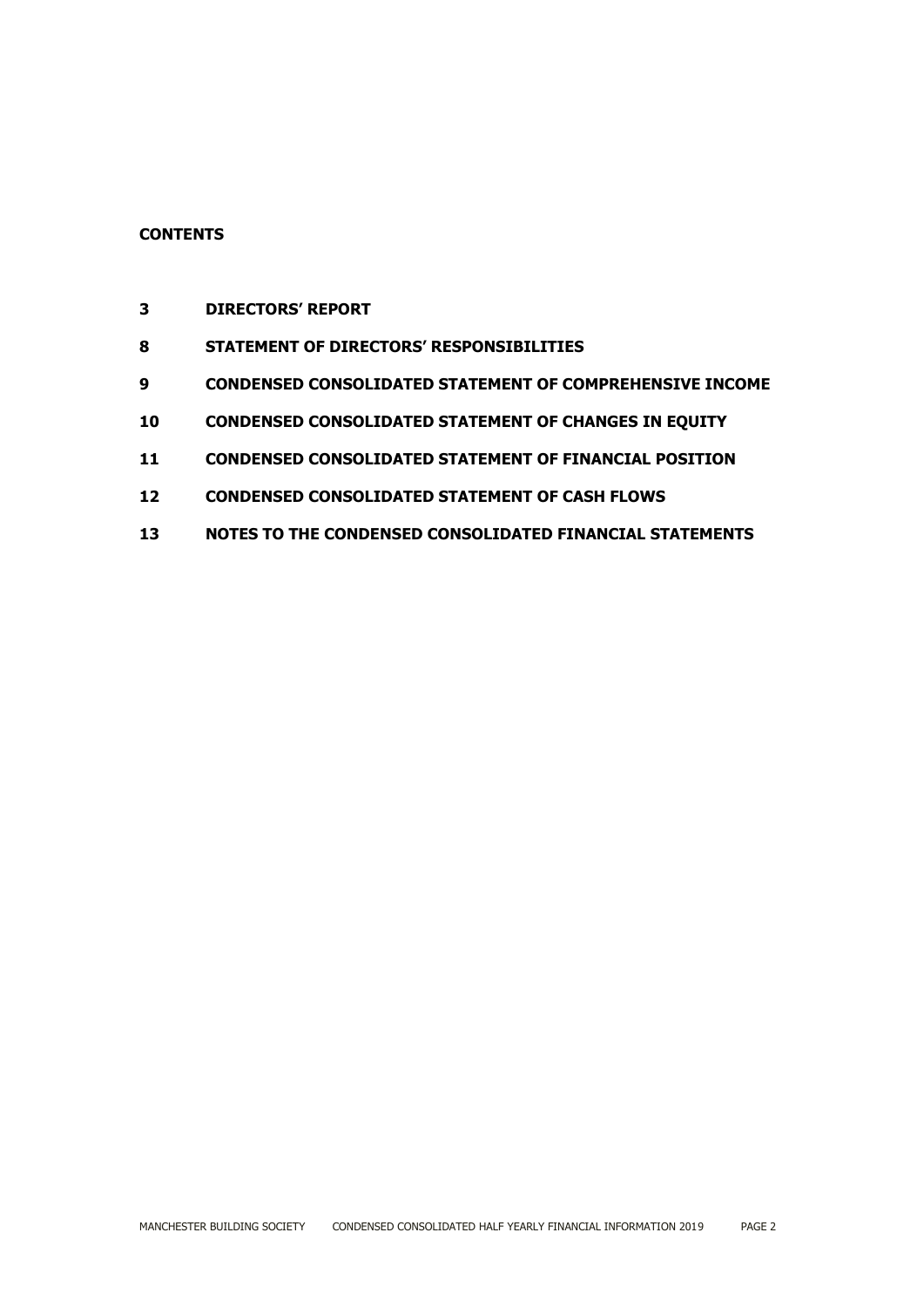#### **DIRECTORS' REPORT**

#### **Introduction**

The Directors present their Condensed Consolidated Half Yearly Financial Information of the Group for the 6 months ended 30 June 2019.

At 30 June 2019 the Group consisted of the Society and its two wholly owned subsidiaries: MBS (Mortgages) Limited and MBS (Property) Limited. In August 2019 MBS (Property) Limited was sold and ceased to be a member of the group.

#### **Strategic summary**

The Group's strategy since 2013 has been to reduce risks and conserve regulatory capital by moving its risk profile away from those legacy asset positions that carried higher risks and higher regulatory capital risk weightings. The disposal of the Group's head office building and its holding company, MBS (Property) Limited in August 2019 was a continuation of this strategy. The strategy was necessary because of events, fully disclosed in the Annual Report and Accounts for the year ended 31 December 2012, that led to a material write-down of the Group's reserves following a change in the accounting treatment of certain financial assets.

The Group continues to have headroom above its Pillar 1 plus Pillar 2A requirement in total capital terms but does not meet the qualitative standards for the level of Common Equity Tier 1 regulatory capital ("CET 1"). Consequently, the Society did not pay the coupons on Permanent Interest Bearing Shares ("PIBS") in April 2019 as such a distribution is prohibited under CRD IV article 141.

Following the Society's CET 1 capital falling below the required 4.5% of Risk Weighted Assets in 2018, a medium to long term strategic plan was produced which was independently reviewed and acknowledged by the PRA who agreed to monitor the Society against it. The plan was updated in July 2019.

The Group's results for the period are explained in detail in the sections that follow, along with the principal risks and uncertainties that the Group faces.

#### **Business review**

The Group recorded a profit after taxation for the 6 months ended 30 June 2019 of £454k, compared with a loss for the 6 months ended 30 June 2018 of £1,629k.

Mortgage assets reduced by 5% in the 6 months as the Group continued to make no new advances.

The Group's net interest income decreased by 14% compared with the same period in 2018. Retail balances at the end of June 2019 were  $E211m$ ,  $E15m$  lower than at the end of December 2018.

Other operating income for the 6 months ended 30 June 2019 totalled £393k, compared to £612k for the comparative period in 2018 which included a one-off receipt in respect of damages awarded to the Society as part of the High Court judgment against its former external auditors, Grant Thornton UK LLP.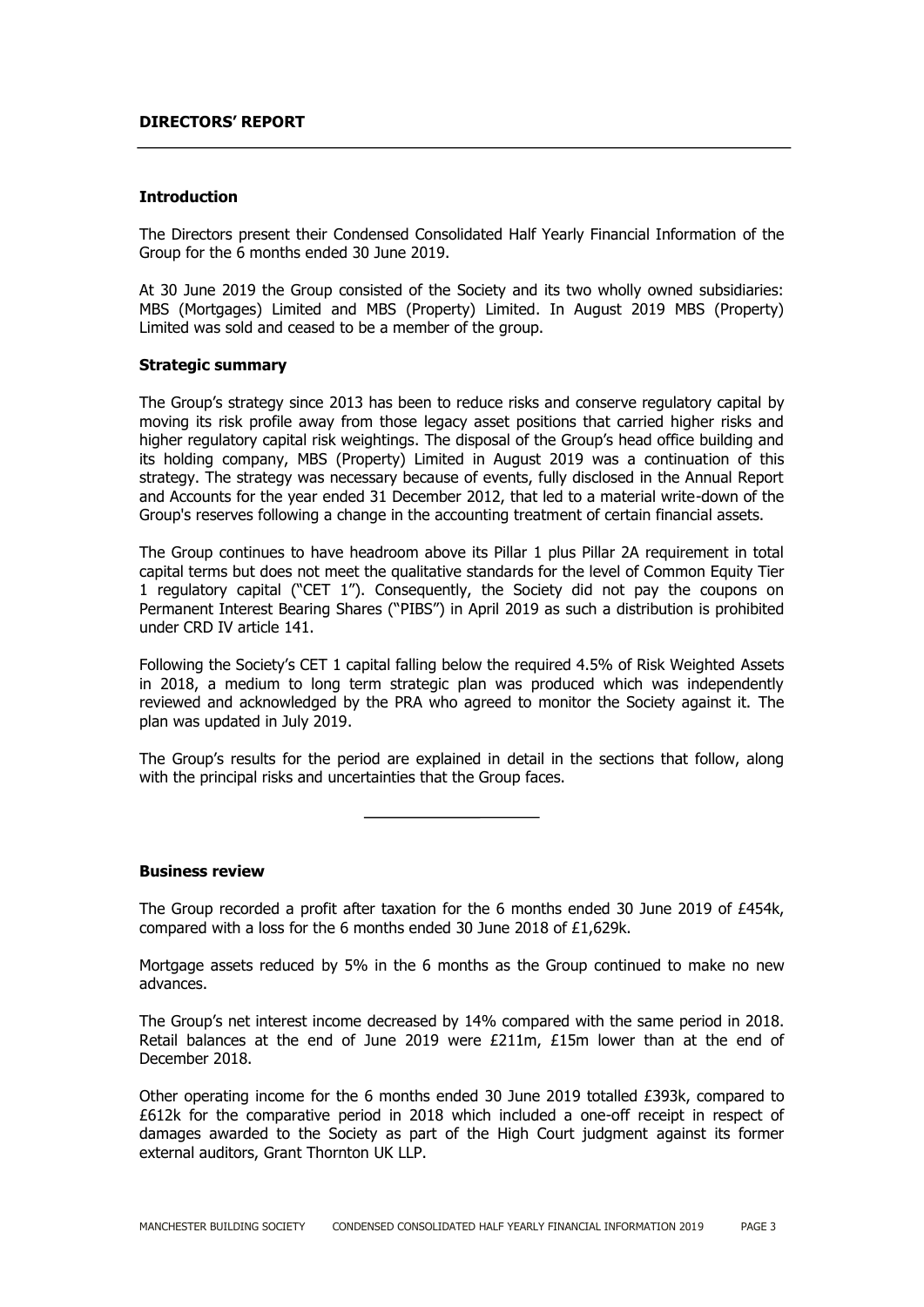The Group's administrative expenditure was  $£3,585k$  (59%) lower than in the comparative period in 2018 which included £2,309k of costs awarded to Grant Thornton as part of the High Court judgment. £818k of the underlying reduction related to lower legal costs in relation to the case. There were further savings of £458k primarily on professional fees, contractor costs and audit fees.

Impairment losses of £921k were recorded in the period in respect of the Group's mortgage and loan books, compared to  $£245k$  in the first half of 2018. This increase was primarily driven by increased provisions on the Spanish lifetime portfolio.

The Group continued to minimise mortgage arrears and to help borrowers in difficulties to resolve their situations, taking a consultative approach with borrowers who experienced repayment difficulties and applying forbearance as appropriate. At 30 June 2019, excluding the second charge portfolio, there were 15 mortgage accounts where payments were 12 or more months in arrears (31 December 2018: 15). Total arrears were £1.1m (31 December 2018: £1.2m).

High levels of liquidity were maintained throughout the period with the Society having significant balances deposited with the Bank of England.

**Risks and uncertainties**

Given the Society does not meet the qualitative standards for the level of CET1 regulatory capital, the requirement for an increase in CET1 capital in order to return to lending, and the assessed prospects for the business and its capital position without such a return, there is a material uncertainty relating to the ability of the Group and Society to continue as a going concern due to the continued run-off of the balance sheet. A medium to long term strategic plan was produced which was independently reviewed and acknowledged by the PRA who agreed to monitor the Society against it. An update to this plan was submitted to the PRA in July 2019.

Every business faces risks as part of its day-to-day operations. The Board's risk management objectives are to seek to minimise the risks that the Group faces, by articulating that it has a low appetite for risk and by deploying a range of risk management policies and procedures within an appropriate control environment in order to achieve such an outcome.

A full explanation of the Board's assessment of the risks and uncertainties that are faced by the Group was set out in the 2018 Annual Report and Accounts on pages 5 to 6.

Summarised below are a number of the Group's key risks and uncertainties:

**Credit Risk:** The Group is exposed to the risk that it may not receive back in full any sum that has been loaned (in relation to loans and advances) or any sum that it has deposited with a banking counterparty (in relation to liquid assets) when such amounts fall due. The Board monitors credit risk, underlying security values and the level of impairment provisions on a regular basis. Credit risk is more of a consideration in relation to loans and advances than in relation to the Group's liquid assets; the former involve relationships with individuals or small businesses, whilst the latter are far fewer in number, being restricted to either the Bank of England or UK High Street banks, where credit risk is assessed as being very low.

The Group's management of credit risk in respect of loans and advances recognises that as the portfolio runs off it is likely that a greater part of the residual assets will have a higher credit risk profile.

The assessment of credit risk and the related impairment provisioning is a critical accounting estimate, impacted by judgments relating to customer affordability and economic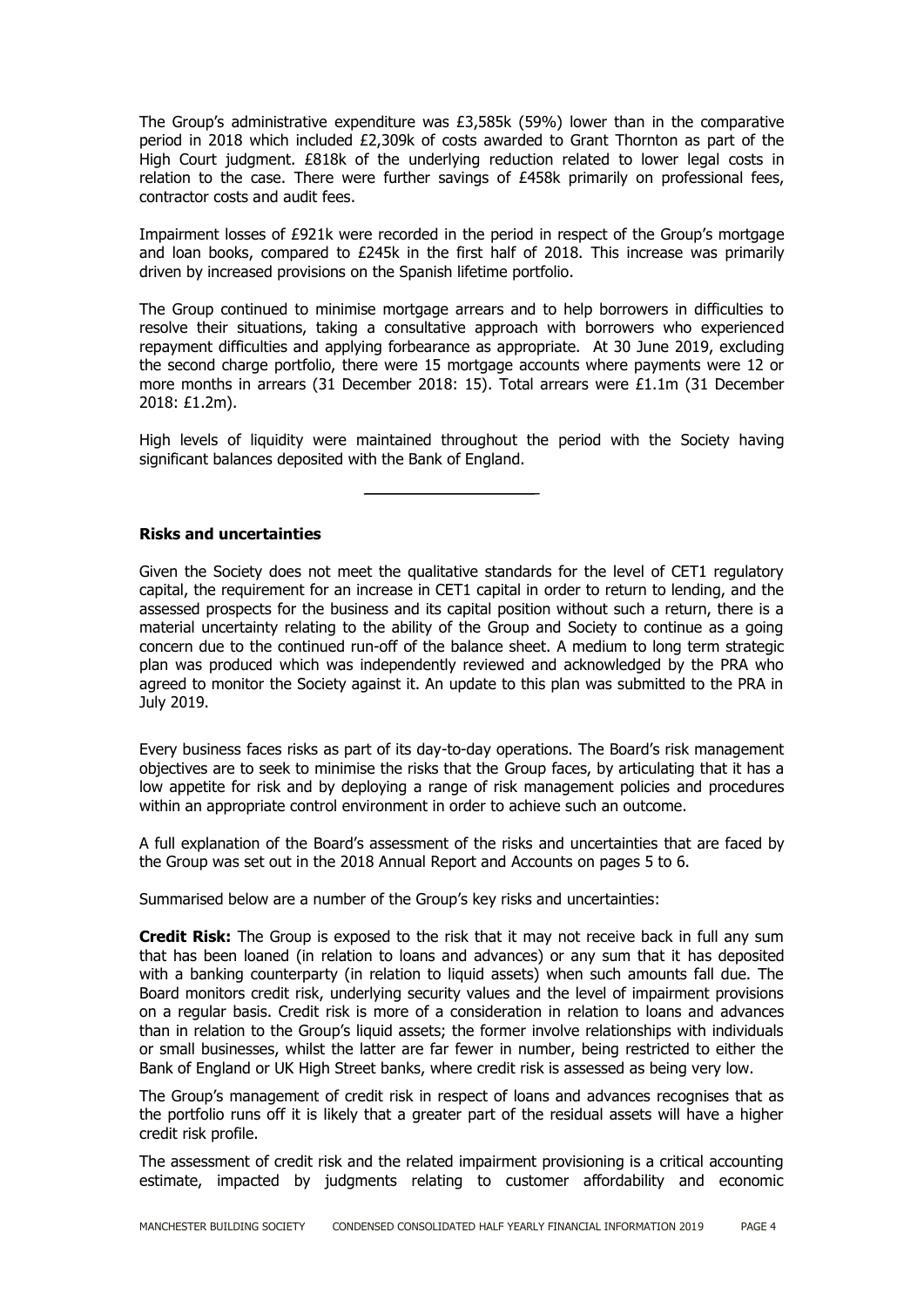circumstances, including the level of interest rates. Prior to the current strategy of no new lending, credit risk was mitigated by appropriate mortgage underwriting and by limiting the Group's exposure to particular market sectors or loans exhibiting particular attributes. Since the cessation of new lending credit risk has been mitigated through the monitoring of management information, assessment of arrears and forbearance cases, and regular loan provision reviews. The Group holds two mortgage books (the NMB MAC and CLC books), where previously it held a beneficial interest and these portfolios were administered by third parties. An assessment has been made of the estimated discounted future cash flows expected to arise from both these portfolios of loans which forms the basis for the impairment provision.

**Insurance Risk:** Impairment assessments incorporate the insurance risk attached to the Group's lifetime mortgage contracts, which are euro-denominated. The risk arises from a contractual term within the relevant mortgage contracts which in certain circumstances precludes the Group from pursuing the borrower or their estate for any shortfall on redemption. This risk is managed through oversight of the portfolio, including monitoring valuations, the assessment of redemptions and provisioning policy. The insurance provision is a critical accounting estimate, as its assessment is based on expected future outcomes relating to the date on which an account redeems, expected to be on the death of the borrower, a move into care or through non-health related voluntary pre-payment. It is also affected by the assumptions made in relation to house price appreciation and depreciation. This means that the insurance risk provision can move by a material amount dependent upon these assumptions and market conditions.

**Liquidity Risk:** The Group's strategy is to maintain sufficient funds in unencumbered liquid form at all times to ensure that its liabilities can be met as they fall due. Regular stress testing of liquidity is undertaken by separately using 20 week and 3 month time horizons. The Group operates within closely monitored Board-approved liquidity policy limits, which are reviewed on a daily basis by the Group's Finance and Treasury departments, reported to the Treasury Committee each week and considered by the Board each month. During H1 2019, the Group continued to have a significant proportion of its liquid assets deposited with the Bank of England.

**Capital Risk:** In order to conserve capital, the Group has continued not to undertake new lending. The Group continues to have headroom above its Pillar 1 plus Pillar 2A requirement in total capital terms, but does not meet the qualitative standards for the level of CET 1 regulatory capital. The Group has continued to explore ways in which the CET 1 regulatory capital position could be improved. A medium to long term strategic plan was produced in June 2018 which was independently reviewed and acknowledged by the PRA who agreed to monitor the Society against this plan. An update to this plan has been submitted to the PRA in July 2019.

**Interest Rate Risk:** The Group's mortgage and savings products have different interest rate types and differing maturity profiles. This means that the Group is exposed to movements in interest rates. A movement in an external interest rate (e.g. Bank of England Base Rate or LIBOR) does not always affect every mortgage and savings product that the Group holds. The Group has more fixed rate mortgage products (notably its lifetime mortgages) than it has fixed rate savings products. Presently, there are no interest rate swaps in place to mitigate the risk. The interest rate risk position is monitored by the Risk Committee and the Board and is managed via the setting of internal policy limits and through the holding of an ascribed level of regulatory capital to mitigate the risk of interest rate movement. The Board has considered this risk by its review of financial projections under differing interest rate scenarios over the long-term. The Group has a natural partial hedge provided by fixed coupons on capital and some savings products.

The Board does not intend to hedge its fixed rate mortgages using interest rate swaps at this time; this position is monitored regularly. A rise in interest rates gives rise to a risk of decreasing margins as a greater portion of the mortgage portfolio than the deposit portfolio is based on fixed rates. Liquidity risk can also be managed through changes in the interest rate of the deposit book.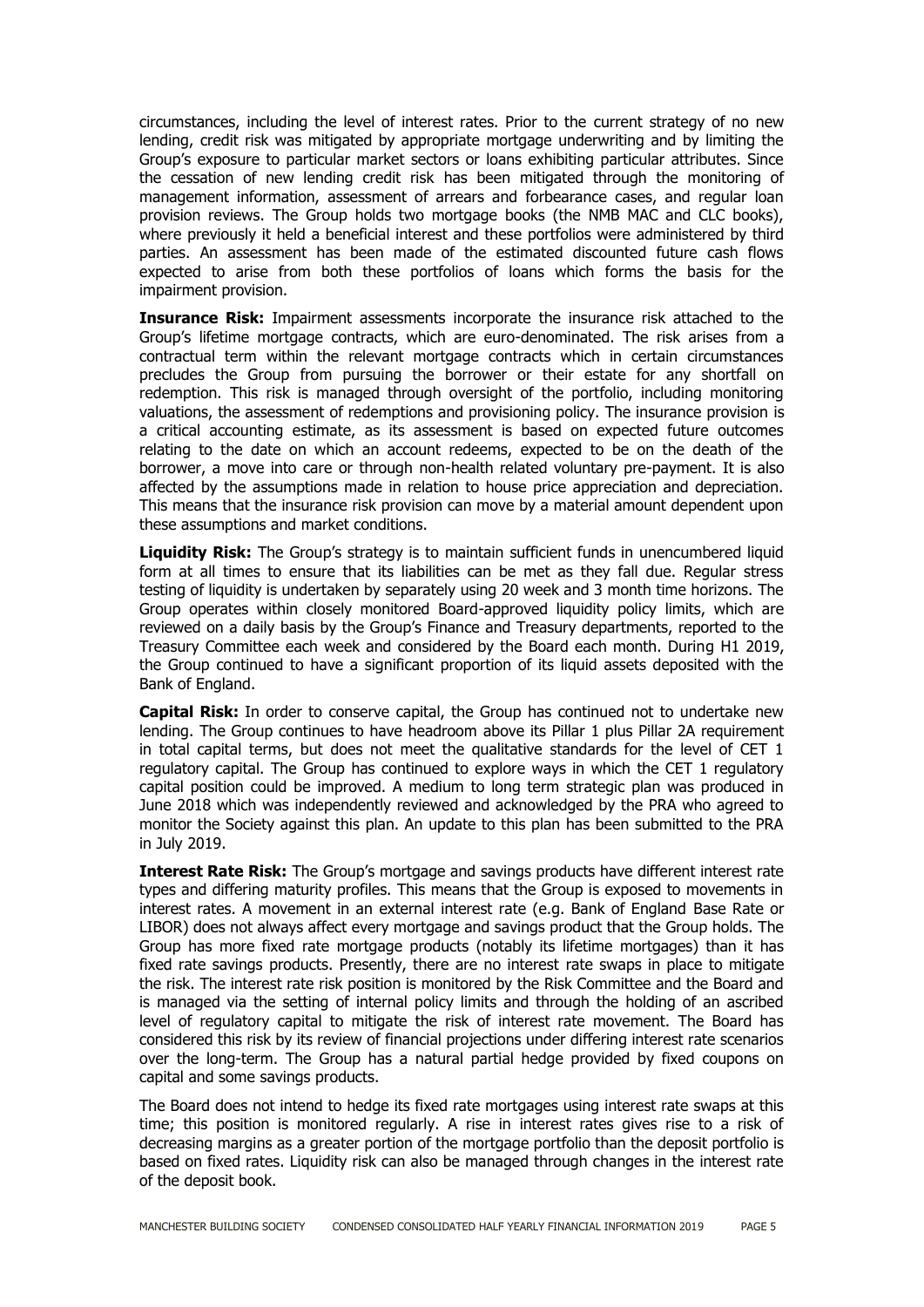**Currency Risk:** The Group faces currency movement risks on its Euro-denominated mortgage balances which represent 21% of total mortgage assets as at 30 June 2019. The exchange rate risk arising on these balances is managed and partially mitigated by transacting foreign exchange forward contracts. The exchange rate risk position is reported to the Asset and Liability Committee ('ALCO') and Board each month.

**Economic Risk:** The Group faces the risk that its interest margin can become subjected to the pressure that is brought to bear from being an institution that is primarily funded through retail deposits. Within this market, there is great competition for attracting retail deposits at sustainable rates of interest. Market rates offered by retail institutions reduced following the launch of the Bank of England's Funding for Lending and Term Funding Schemes; however, there is a risk that as repayments are required under these schemes there may be upward pressure on rates to prevent savings outflows.

The Group is also exposed to movements in the value of residential and commercial property in both its mortgage impairment provision requirements and those property assets held at fair value; the Group's investment property.

**Political Risk:** The UK referendum decision to leave the EU in June 2016 continues to create additional uncertainties for the economy, financial markets, housing and mortgage markets, government policy and financial services regulation. The impact upon borrower behaviour and collateral values within the Spanish lifetime portfolio is unknown. The Group has taken legal advice and contacted the regulatory authority in Spain and believes that operational risk is limited.

**Regulatory Risk:** As a regulated entity, the Group is exposed to risks arising from a failure to adhere to relevant regulation. In order to minimise this risk, the Group has deployed a number of risk management policies and procedures. The Group's Risk Management Framework ("RMF") is designed around the present needs of the Group. The RMF includes the responsibilities of the Board, the Risk Committee, the Conduct Committee and Management as to how the Group meets, monitors and reports on its regulatory requirements. Oversight of Regulatory Risk is the responsibility of the Compliance function and is led by the Compliance Manager.

The majority of the regulatory requirements that the Group faces are laid down by the PRA and the Financial Conduct Authority ("FCA"). The Group monitors developments in all relevant aspects of financial service regulation and undertakes assessments of the present and future impacts of such. Appropriate actions are taken to strengthen controls and amend the Group's strategy to meet changing regulatory requirements.

In addition to considering the impact of any non-compliance on the recoverability of loan balances and thus impairment provisioning, the Group considers the conduct risk which arises from having originated regulated loans and having acquired regulated loan portfolios. As is the case for all financial institutions there is a risk that aspects of current or historic business might be considered as not being conducted in accordance with all relevant regulation, or the fair and reasonable treatment of customers.

Certain activities of the Group, particularly the NMB MAC and CLC second charge loan portfolios carry greater levels of conduct risk. The administration of the NMB MAC and CLC portfolios was brought in-house in December 2015 and following that transfer the historic conduct of these portfolios was reviewed in detail by management and redressed where appropriate. Although a detailed review of these portfolios has been carried out, there is no judicial certainty in the legal position and there is a risk that further conduct issues or cases of non-compliance with regulations could be identified in the future.

Provision has been made where the Group is aware of a specific conduct or regulatory issue and can estimate its impact.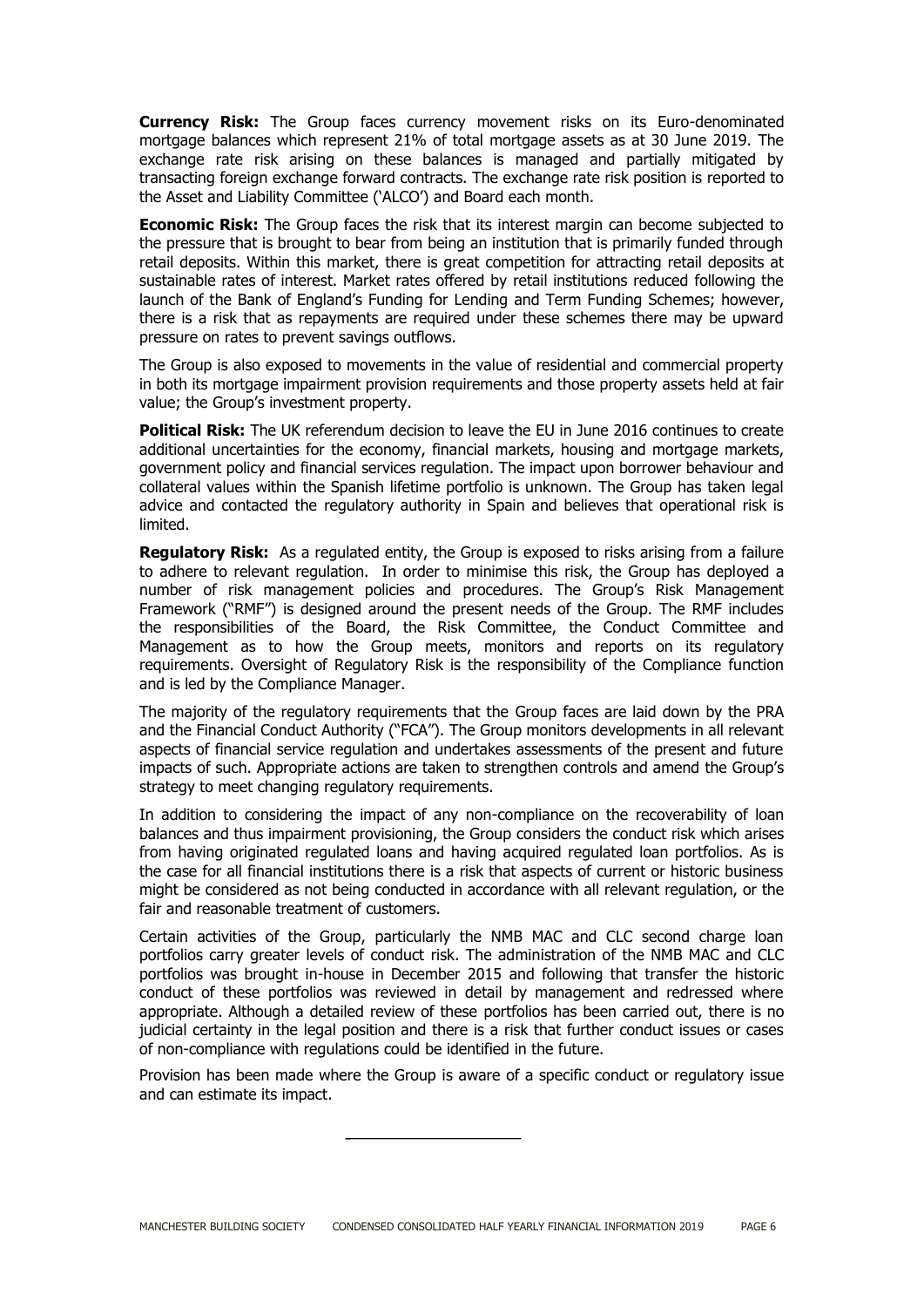#### **Other Matters**

#### **Board and staff changes**

The Directors and Officers as at 30 June 2019 remain unchanged from those disclosed at 31 December 2018 on page 70 of the 2018 Annual Report and Accounts.

#### **Going Concern**

The directors consider that it is appropriate for the accounts to be prepared on a going concern basis of accounting as fully explained in Note 1.2 on page 13, which sets out the risks and uncertainties assessed as part of the preparation of the accounts.

#### **Forward-looking statements**

Within the half yearly information comments are made about future events. These statements are based on the Group's current view of the UK and Spanish economies, financial markets and regulation. The Board can give no assurances that actual outcomes will be in line with these assumptions.

The Group does not undertake to update any of the statements about future events prior to the reporting of the full year results.

#### **Approval of interim financial statements**

The Condensed Consolidated Half Yearly Financial Information was approved by the Board of Directors on 28 August 2019.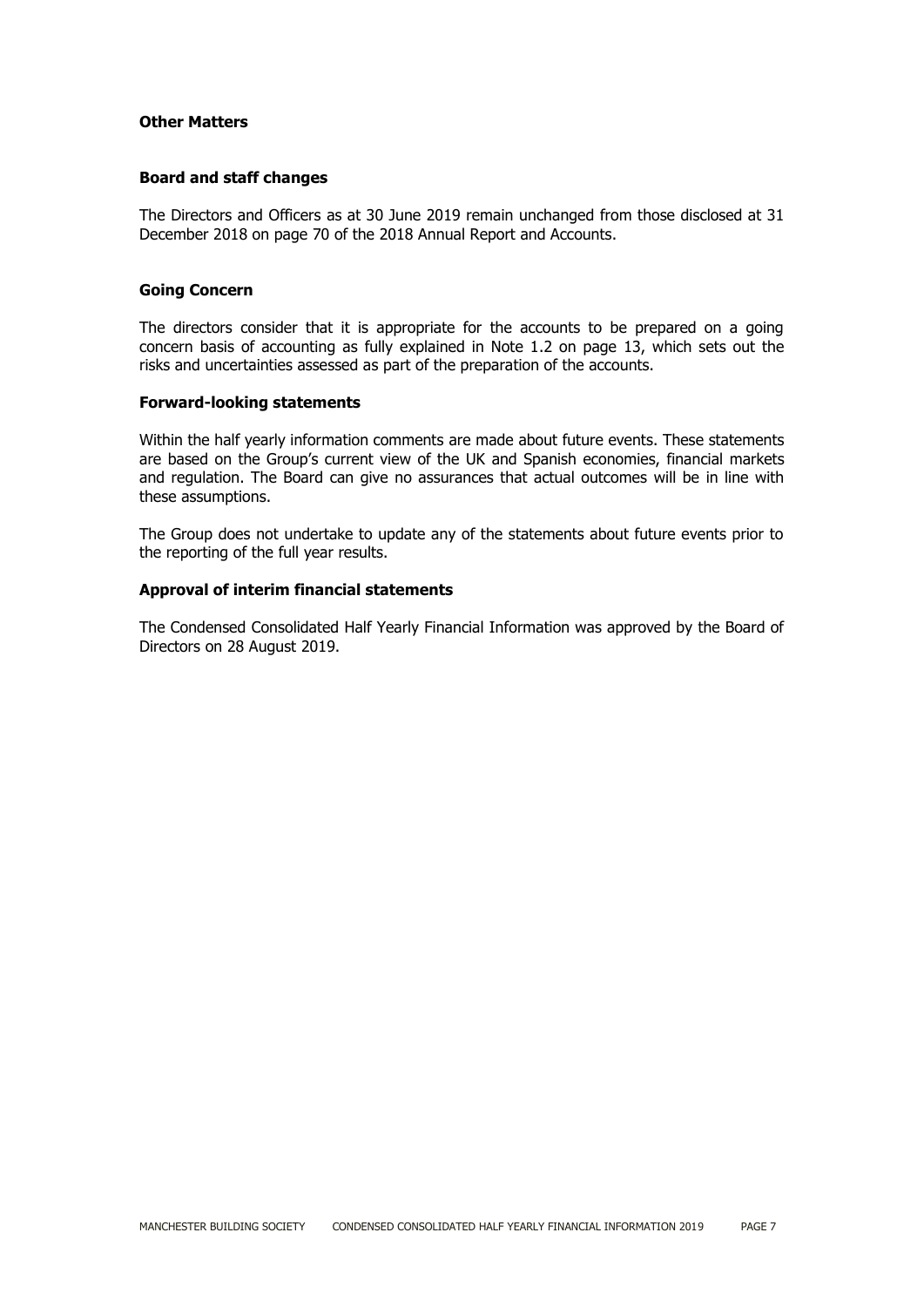## **STATEMENT OF DIRECTORS' RESPONSIBILITIES IN RESPECT OF THE CONDENSED CONSOLIDATED HALF YEARLY FINANCIAL INFORMATION**

The directors confirm that, to the best of their knowledge:

- The condensed set of consolidated accounts has been prepared in accordance with IAS 34 Interim Financial Reporting, as adopted by the European Union.
- The half yearly accounts include the information required by the Financial Conduct Authority Disclosure and Transparency Rules (DTR 4.2.7 and DTR 4.2.8)

The results for the half year ended 30 June 2019 and those comparable figures for the half year ended 30 June 2018 are unaudited. The figures for the year ended 2018 are extracted from the 2018 Annual Report and Accounts, prepared in accordance with IFRS as adopted in the EU, on which the Independent Auditors gave an unqualified opinion but did include an emphasis of matter in relation to the existence of a material uncertainty which may cast significant doubt about the Group's ability to continue as a going concern. Further details in relation to this are provided in Note 1.2 on page 13.

The Directors are responsible for the maintenance and integrity of information on the Society's website. Copies of the 2018 Annual Report & Accounts and this Half Yearly Financial Information may be found at: www.themanchester.co.uk/Main/FinancialInformation

The Board of Directors responsible for the half yearly accounts are listed below:

| H.F. Baines       | Vice Chairman           |
|-------------------|-------------------------|
| I.A. Dewar        | Non-Executive Director  |
| D.A. Harding      | Chairman                |
| J. Lincoln        | Non-Executive Director  |
| P.A. Lynch        | <b>Chief Executive</b>  |
| F.B. Smith        | Non-Executive Director  |
| M.A. Winterbottom | <b>Finance Director</b> |

Signed on behalf of the Board of Directors

D.A. Harding Chairman 28 August 2019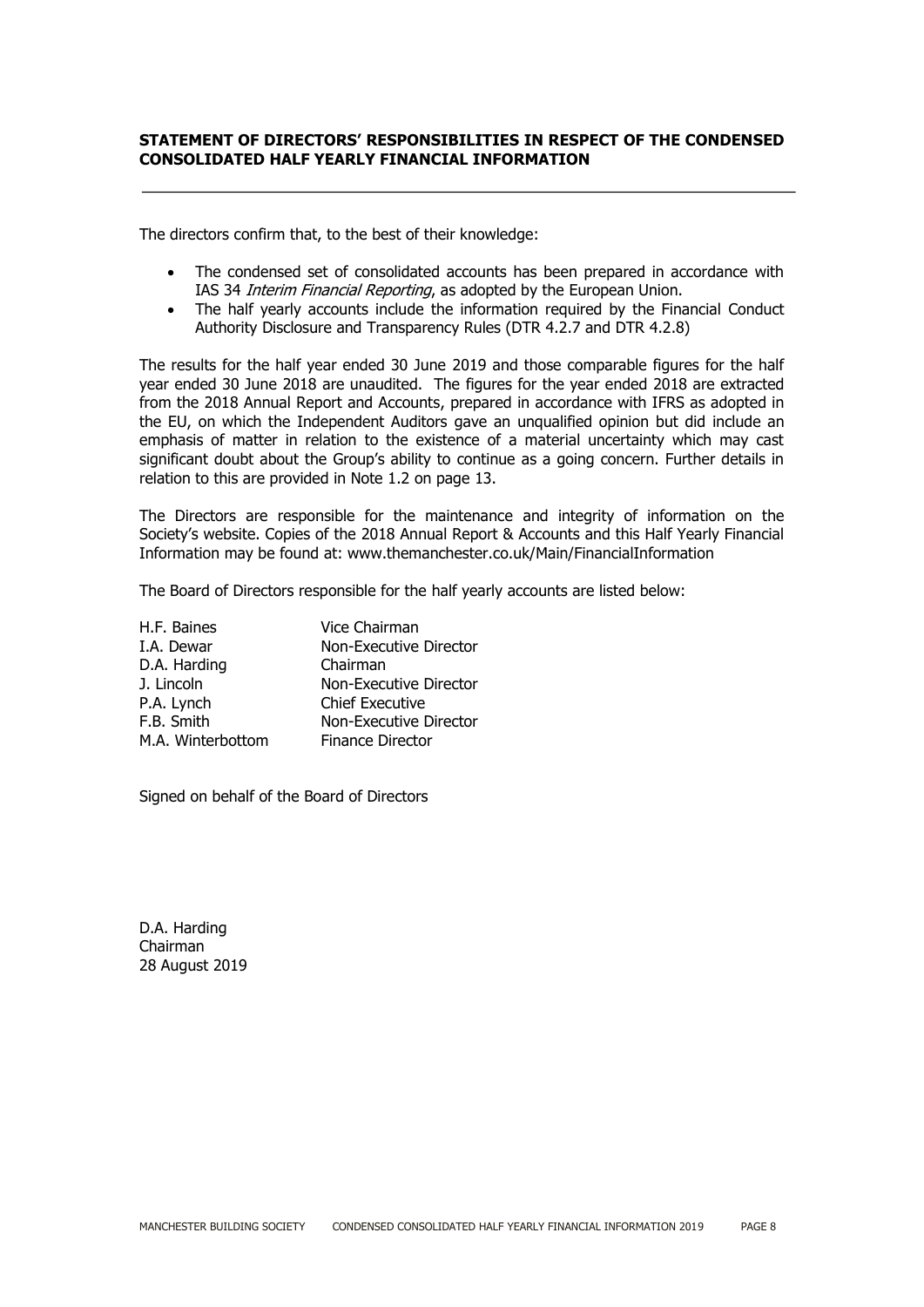## **CONDENSED CONSOLIDATED STATEMENT OF COMPREHENSIVE INCOME**

 $\overline{a}$ 

|                                                                                                      | <b>Note</b>    | Unaudited<br>6 months to<br>30-Jun-19<br>£000 | Unaudited<br>6 months to<br>30-Jun-18<br>£000 | Audited<br>12 months to<br>31-Dec-18<br>£000 |
|------------------------------------------------------------------------------------------------------|----------------|-----------------------------------------------|-----------------------------------------------|----------------------------------------------|
| Interest receivable and similar income<br>Interest expense and similar charges                       |                | 5,072<br>(1,503)                              | 5,526<br>(1,359)                              | 10,828<br>(2,869)                            |
| Net interest income                                                                                  |                | 3,569                                         | 4,167                                         | 7,959                                        |
| Other operating income<br>Other operating charges<br>Net gain on financial assets designated at fair |                | 393<br>(46)                                   | 612<br>(38)                                   | 1,027<br>(58)                                |
| value through profit and loss                                                                        |                | 1                                             | 1                                             | 1                                            |
| Total operating income                                                                               |                | 3,917                                         | 4,742                                         | 8,929                                        |
| Administrative expenses and depreciation                                                             |                | (2,547)                                       | (6, 132)                                      | (10, 185)                                    |
| Operating profit / (loss) before impairment and<br>provisions                                        |                | 1,370                                         | (1, 390)                                      | (1,256)                                      |
| <b>Expected credit losses</b>                                                                        | $\overline{z}$ | (120)                                         | (134)                                         | (1)                                          |
| Other impairment losses                                                                              | $\overline{z}$ | (801)                                         | (111)                                         | (760)                                        |
| Reversal of previous impairment on property,<br>plant and equipment                                  | $\overline{z}$ |                                               |                                               | 1,074                                        |
| Financial Services Compensation Scheme levy                                                          | 11             | 5                                             | 6                                             | 6                                            |
| Profit / (Loss) for the period before taxation                                                       |                | 454                                           | (1,629)                                       | (937)                                        |
| Income tax expense                                                                                   | $\overline{4}$ |                                               |                                               |                                              |
| Profit / (Loss) for the period                                                                       |                | 454                                           | (1,629)                                       | (937)                                        |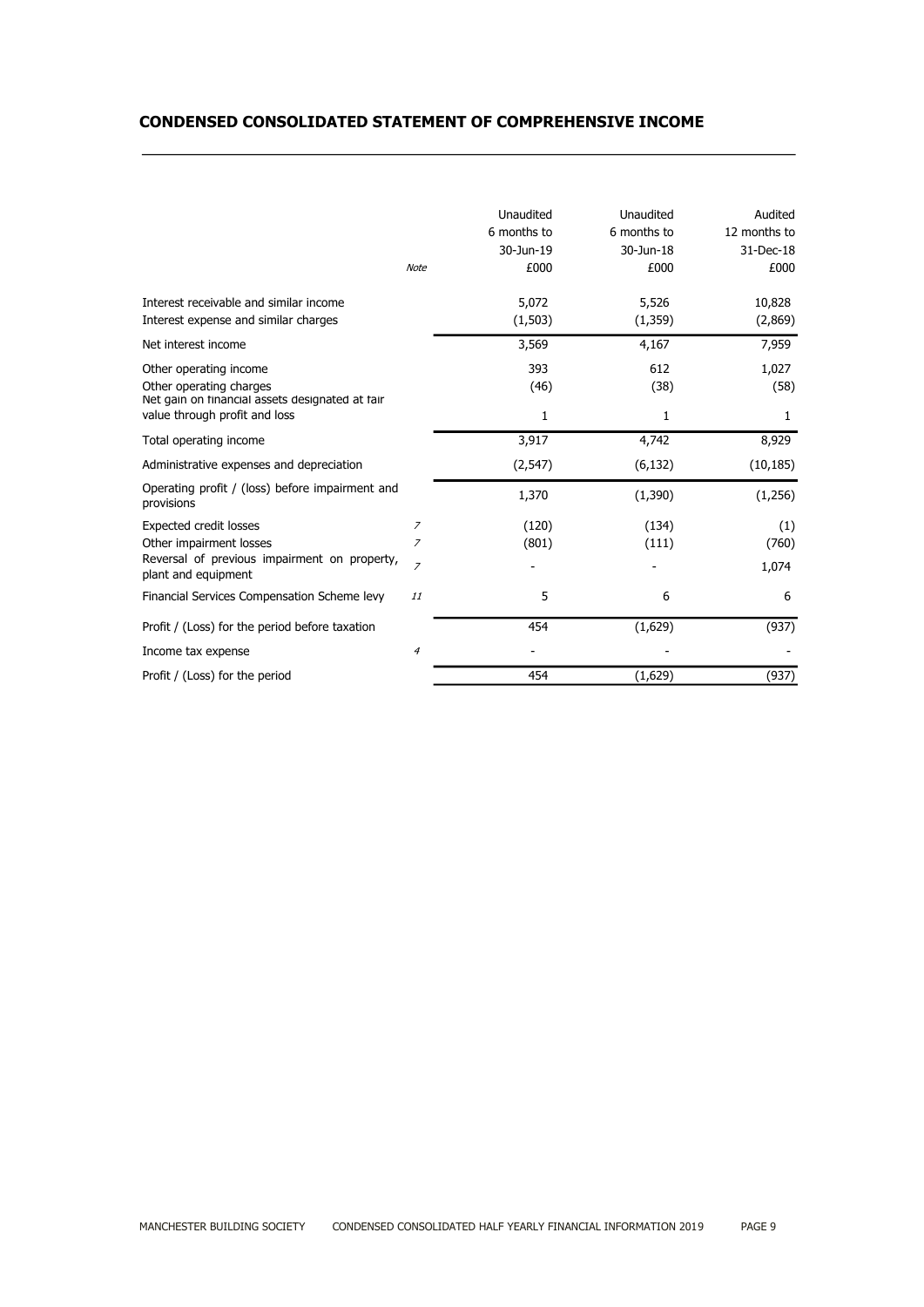# **CONDENSED CONSOLIDATED STATEMENT OF CHANGES IN EQUITY**

#### **Unaudited 6 months to 30 June 2019**

 $\overline{a}$ 

|                                                                                                         | Retained  | Subscribed |             |         |
|---------------------------------------------------------------------------------------------------------|-----------|------------|-------------|---------|
|                                                                                                         | earnings  | capital    | <b>PPDS</b> | Total   |
|                                                                                                         | £000      | £000       | £000        | £000    |
| Closing Balance at 31 December 2018                                                                     | (11,259)  | 9,788      | 17,461      | 15,990  |
| Loss and total comprehensive expense for the period                                                     | 454       |            |             | 454     |
| Balance at 30 June 2019                                                                                 | (10, 805) | 9,788      | 17,461      | 16,444  |
| Unaudited 6 months to 30 June 2018                                                                      |           |            |             |         |
|                                                                                                         | Retained  | Subscribed |             |         |
|                                                                                                         | earnings  | capital    | <b>PPDS</b> | Total   |
|                                                                                                         | £000      | £000       | £000        | £000    |
| Closing Balance at 31 December 2017                                                                     | (10,023)  | 9,788      | 17,461      | 17,226  |
| Credit Loss adjustment to 1 January 2018 reserves in relation to                                        |           |            |             |         |
| implementation of IFRS 9                                                                                | (299)     |            |             | (299)   |
| Opening Balance at 1 January 2018 under IFRS 9                                                          | (10,322)  | 9,788      | 17,461      | 16,927  |
| Loss and total comprehensive expense for the period                                                     | (1,629)   |            |             | (1,629) |
| Balance at 30 June 2018                                                                                 | (11, 951) | 9,788      | 17,461      | 15,298  |
| Audited 12 months to 31 December 2018                                                                   |           |            |             |         |
|                                                                                                         | Retained  | Subscribed |             |         |
|                                                                                                         | earnings  | capital    | <b>PPDS</b> | Total   |
|                                                                                                         | £000      | £000       | £000        | £000    |
| Closing Balance at 31 December 2017<br>Credit Loss adjustment to 1 January 2018 reserves in relation to | (10,023)  | 9,788      | 17,461      | 17,226  |
| implementation of IFRS 9                                                                                | (299)     |            |             | (299)   |
| Opening Balance at 1 January 2018 under IFRS 9                                                          | (10,322)  | 9,788      | 17,461      | 16,927  |
| Loss and total comprehensive expense for the period                                                     | (937)     |            |             | (937)   |
| Balance at 31 December 2018                                                                             | (11, 259) | 9,788      | 17,461      | 15,990  |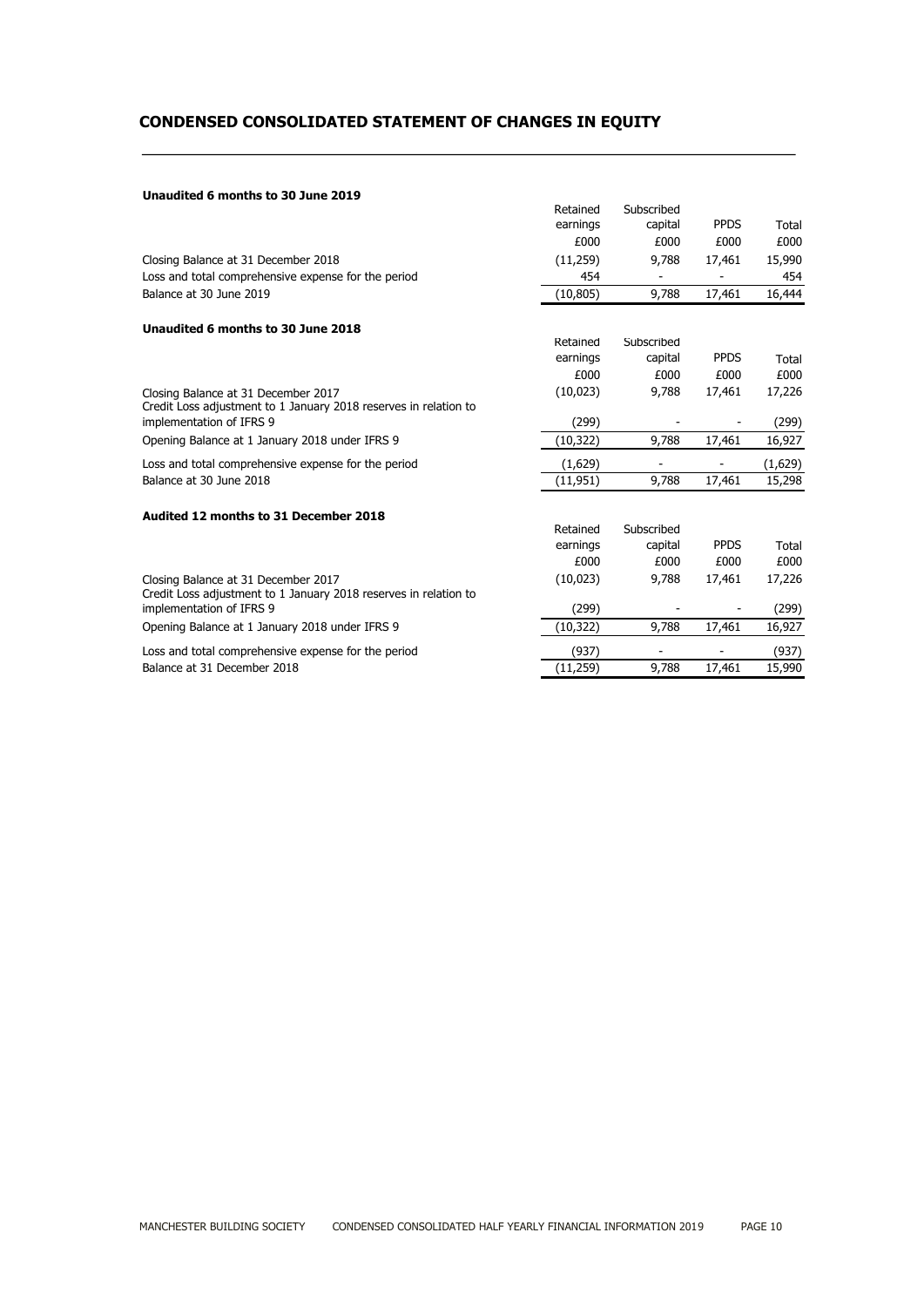## **CONDENSED CONSOLIDATED STATEMENT OF FINANCIAL POSITION**

 $\overline{a}$ 

|                                                                                               |                | Unaudited<br>30-Jun-19 | Unaudited<br>30-Jun-18 | Audited<br>31-Dec-18 |
|-----------------------------------------------------------------------------------------------|----------------|------------------------|------------------------|----------------------|
|                                                                                               | <b>Note</b>    | £000                   | £000                   | £000                 |
| <b>Assets</b>                                                                                 |                |                        |                        |                      |
| Liquid assets                                                                                 | 5              | 43,495                 | 45,055                 | 48,072               |
| Derivative financial instruments                                                              |                | 104                    | 102                    | 30                   |
| Loans and advances to customers                                                               | 6              | 208,999                | 235,256                | 219,740              |
|                                                                                               |                | 188                    | 6,008                  | 6,955                |
| Property, plant and equipment                                                                 |                | 155                    | 571                    | 428                  |
| Investment property<br>Current tax assets                                                     | $\overline{4}$ |                        |                        |                      |
| Deferred tax assets                                                                           | 8              |                        |                        |                      |
| Other assets                                                                                  |                |                        |                        |                      |
| Assets in disposal groups classified as held                                                  |                | 2,492                  | 2,435                  | 2,160                |
| for sale                                                                                      | 9              | 6,908                  |                        |                      |
| <b>Total assets</b>                                                                           |                | 262,341                | 289,427                | 277,385              |
|                                                                                               |                |                        |                        |                      |
|                                                                                               |                | Unaudited              | Unaudited              | Audited              |
|                                                                                               |                | 30-Jun-19              | 30-Jun-19              | 31-Dec-18            |
|                                                                                               |                | £000                   | £000                   | £000                 |
| <b>Liabilities</b>                                                                            |                |                        |                        |                      |
| Due to members                                                                                |                | 211,399                | 236,975                | 225,919              |
| Deposits from banks and others                                                                | 10             | 12,183                 | 16,086                 | 13,682               |
| Derivative financial instruments                                                              |                | 941                    | 320                    | 331                  |
| Other liabilities                                                                             |                | 1,942                  | 1.484                  | 2,225                |
| Provisions for liabilities and charges                                                        | 11             | 31                     | 64                     | 38                   |
| Subordinated liabilities                                                                      | 12             | 14,200                 | 14,200                 | 14,200               |
| Subscribed capital                                                                            | 13             | 5,000                  | 5,000                  | 5,000                |
| Liabilities directly associated with assets in<br>disposal groups classified as held for sale | 9              | 201                    |                        |                      |
| <b>Total liabilities</b>                                                                      |                | 245,897                | 274,129                | 261,395              |
| <b>Equity</b>                                                                                 |                |                        |                        |                      |
| Retained earnings                                                                             |                | (10, 805)              | (11, 951)              |                      |
| Subscribed capital                                                                            | 13             | 9,788                  | 9,788                  | (11, 259)<br>9,788   |
|                                                                                               | 14             |                        |                        |                      |
| Profit participating deferred shares                                                          |                | 17,461                 | 17,461                 | 17,461               |
| Total equity                                                                                  |                | 16,444                 | 15,298                 | 15,990               |
|                                                                                               |                |                        |                        |                      |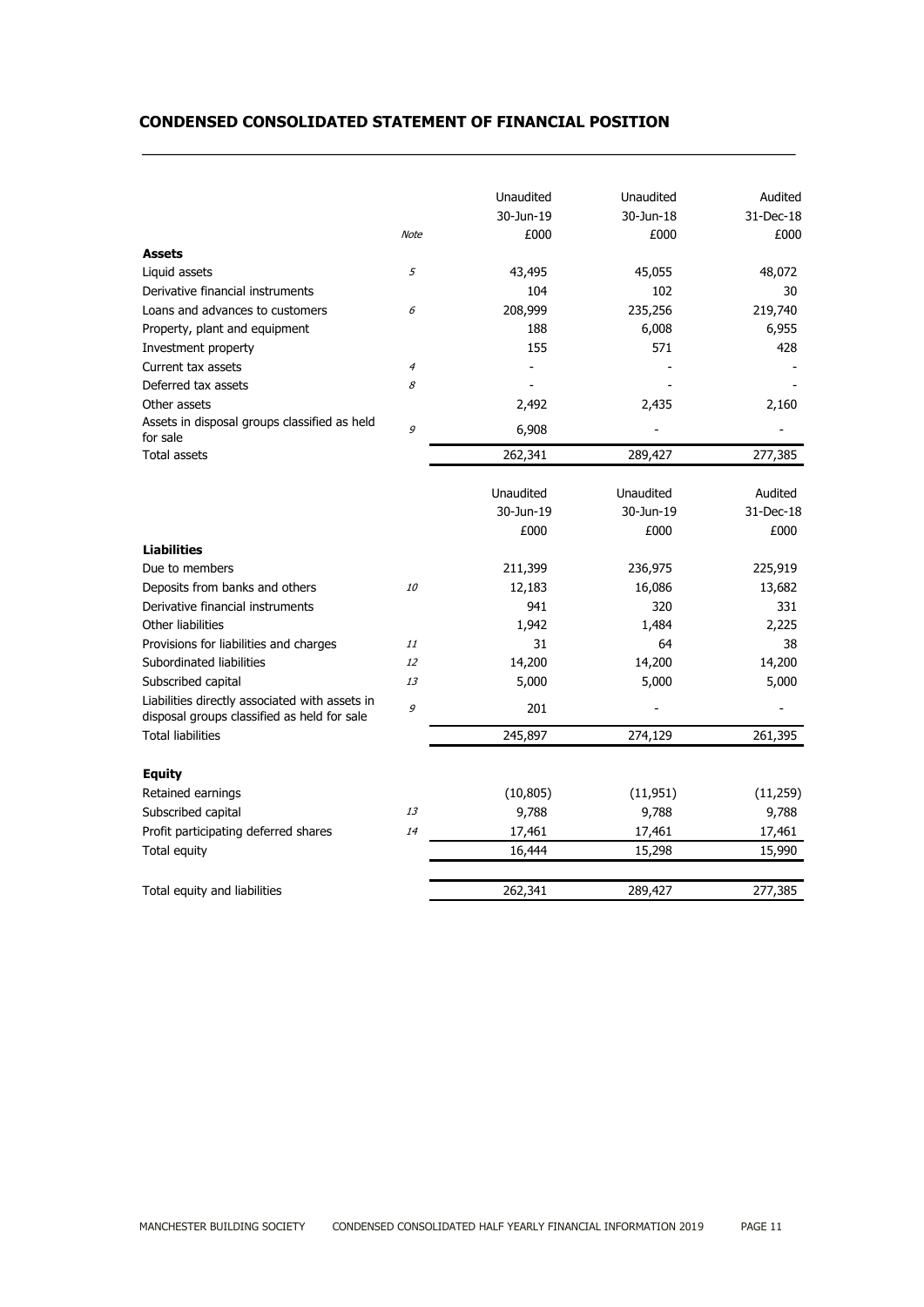|  |  |  | <b>CONDENSED CONSOLIDATED STATEMENT OF CASH FLOWS</b> |
|--|--|--|-------------------------------------------------------|
|--|--|--|-------------------------------------------------------|

|                                                        | Unaudited   | Unaudited   | Audited      |
|--------------------------------------------------------|-------------|-------------|--------------|
|                                                        | 6 months to | 6 months to | 12 months to |
|                                                        | 30-Jun-19   | 30-Jun-18   | $31$ -Dec-18 |
|                                                        | £000        | £000        | £000         |
| Net cash flows (used in) / from operating activities   | (4, 572)    | 1,089       | 3,882        |
| Net cash flows from investing activities               |             | 28          | 244          |
| Net cash flows from financing activities               | 3           |             | 3            |
| Net (decrease) / increase in cash and cash equivalents | (4,568)     | 1,117       | 4,129        |
| Net (decrease) / increase in cash and cash equivalents | (4, 568)    | 1,117       | 4,129        |
| Cash and cash equivalents at the start of the period   | 48,061      | 43,932      | 43,932       |
| Cash and cash equivalents at the end of the period     | 43.493      | 45.049      | 48.061       |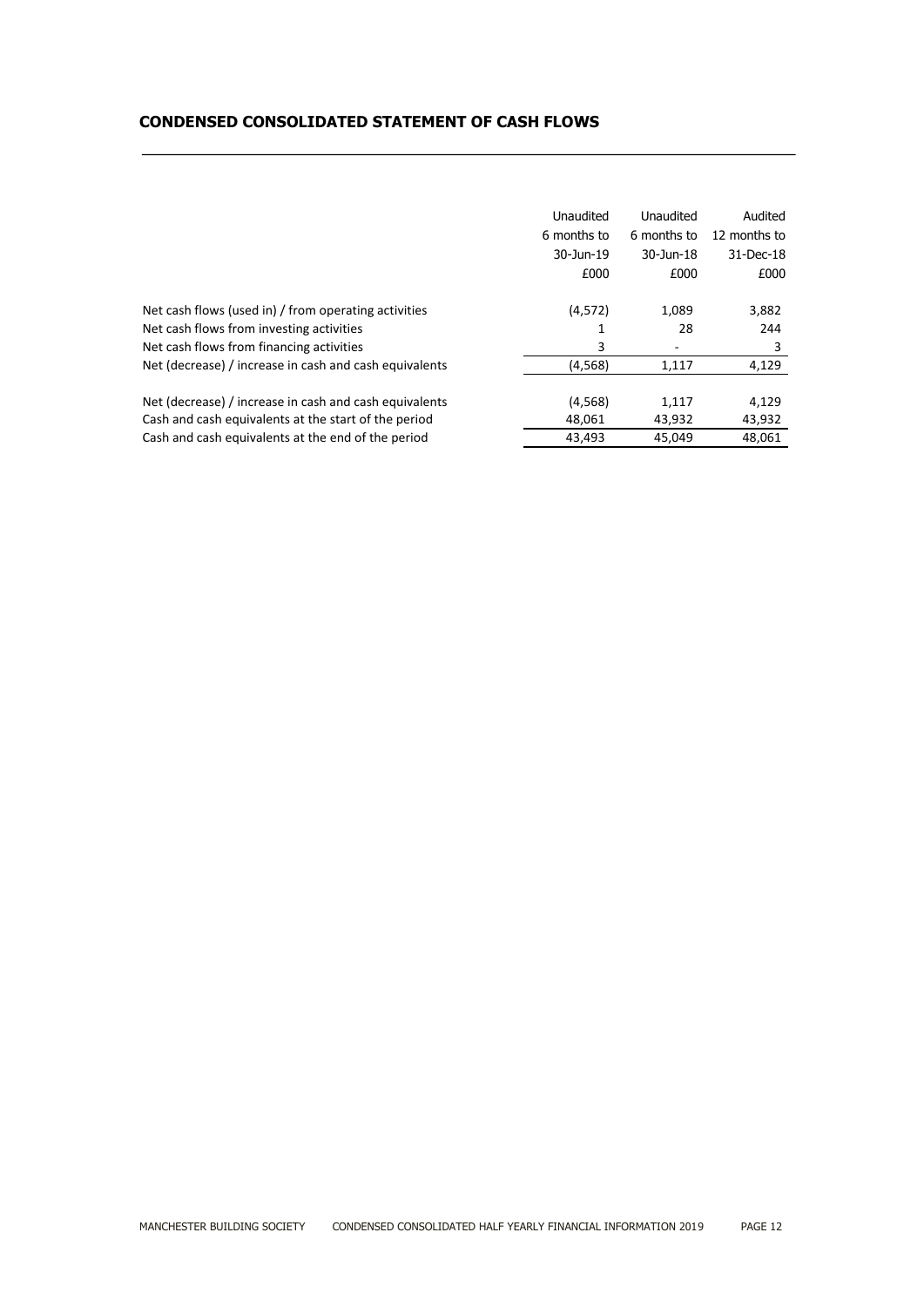## **NOTES TO THE CONDENSED CONSOLIDATED FINANCIAL STATEMENTS**

## **1. Basis of preparation and significant accounting policies**

#### **1.1 Basis of preparation**

This half yearly financial information for the 6 months ended 30 June 2019 has been prepared in accordance with both the Financial Conduct Authority's Disclosure and Transparency Rules and IAS 34 Interim Financial Reporting, as adopted by the EU. This financial information should be read in conjunction with the 2018 Annual Report and Accounts.

The half yearly financial information set out above does not constitute Accounts within the meaning of the Building Societies Act 1986.

The financial information for the 12 months to 31 December 2018 has been extracted from the 2018 Annual Report and Accounts, prepared in accordance with IFRS as adopted in the EU. In relation to these accounts, the opinion of the Independent Auditors was unqualified but did include an emphasis of matter in relation to the existence of a material uncertainty which may cast significant doubt about the Group's ability to continue as a going concern. Further details in relation to this are provided in Note 1.2 below.

The half yearly financial information for the 6 months ended 30 June 2019 and the 6 months ended 30 June 2018 are unaudited.

#### **1.2 Basis of preparation: going concern**

The Group's interim financial statements for the 6 months ended 30 June 2019 have been prepared on a going concern basis as explained below.

The Group has not been active in the Mortgage market since 2013 and at present has insufficient capital to return to lending. There is currently no plan in place to return to lending, though this is something which may be revisited should the capital position improve to a level where such activity may be appropriate. The current strategy of the Board, therefore, continues to be the management of a long-term run-off of the balance sheet.

Following the first instance judgment in the case against Grant Thornton UK LLP, and the interim costs awarded against the Society, the requirement to hold CET 1 Regulatory Capital of at least 4.5% of total Risk Weighted Assets was temporarily not met. A medium to long term strategic plan was produced which was independently reviewed and acknowledged by the PRA who agreed to monitor the Society against this plan. The plan shows that the Society remains viable in the medium-term and is able to rebuild its regulatory capital ratios in the medium-term. The plan was subject to an independent review on behalf of the regulators. It is recognised that there are a number of risks to this plan, particularly following a stress event in the economy or financial markets. Such stress events may include a downturn in the housing market either in the UK or Spain, additional provision requirements on one or more of the Group's larger mortgage exposures, significant unexpected expenses or a materially different mortgage repayment profile to that included within the plan.

The Board continues to work closely with its regulators to develop and implement its strategic plan. Implementation may involve third parties and require regulatory approval and as such may carry execution risk.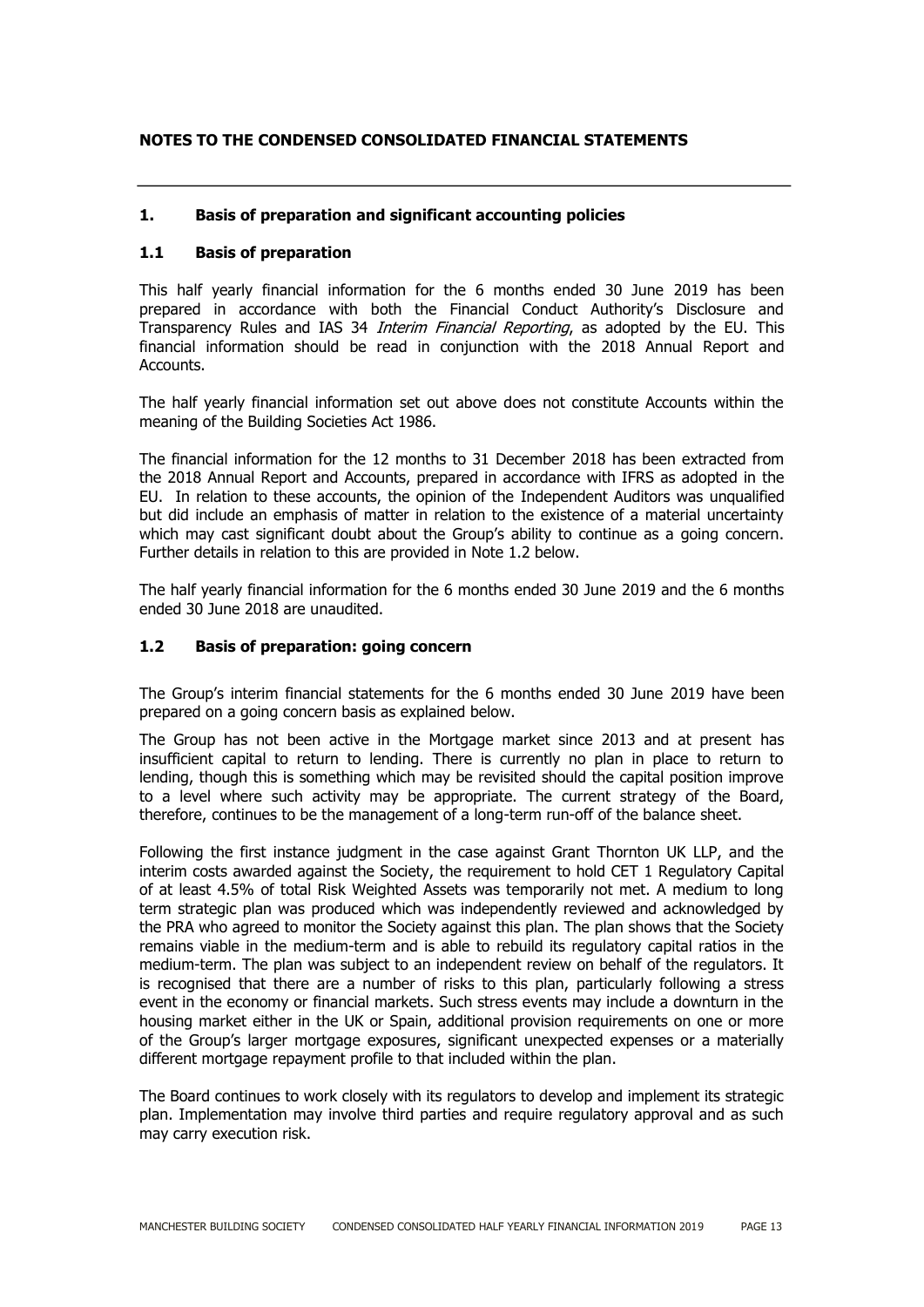When satisfying themselves that the Group and Society have adequate resources to continue to operate for the foreseeable future as a going concern, the directors have reviewed the plan and the ability for it to be followed. The directors are reliant on the regulators' position regarding the plan remaining unchanged.

Whilst the Group continues to have a shortfall against qualitative standards for the level of CET 1 capital, the total capital position remains strong with significant headroom above its total Pillar 1 plus Pillar 2A requirements in total capital terms as set by the PRA. The liquidity position also remains strong with significant headroom above both its policy and operational limits.

Having due regard to these matters and after taking into consideration the material uncertainties above, which may cast significant doubt over the Group's ability to continue as a going concern, the Board continues to adopt the going concern basis of accounting in preparing the financial statements.

## **1.3 Basis of preparation: accounting policies**

The half yearly financial information has been prepared consistently with the accounting policies described on pages 25 to 30 of the 2018 Annual Report and Accounts.

IFRS 16 – Leases is effective from 1 January 2019. An assessment of the impact of IFRS 16 has been performed and it does not have a material impact based on the current structure of the Society's leases with third parties.

The Group expects that the accounting policies that will be applied at the time of compiling the 2019 Annual Report and Accounts will be materially the same as for the 2018 Annual Report and Accounts.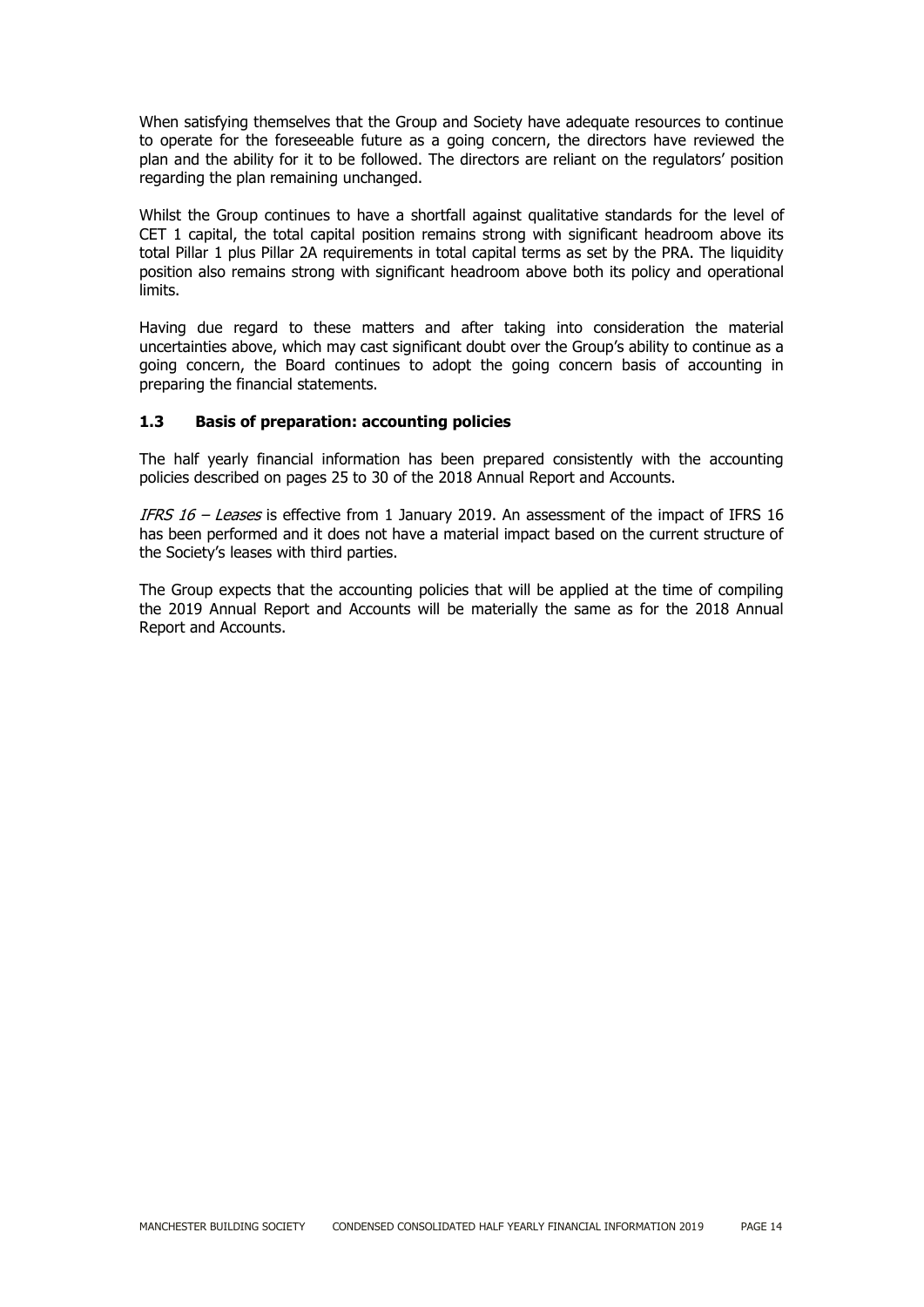## **2. Fair values of financial assets and liabilities**

Fair value is the price that would be received to sell an asset or paid to transfer a liability in an orderly transaction between knowledgeable, willing market participants at the measurement date.

Wherever possible, fair values have been calculated using unadjusted quoted market prices in active markets for identical instruments held by the Group. Where quoted market prices are not available, or are unreliable, fair values have been determined using valuation techniques which, to the extent possible, use market observable inputs, but in some cases use nonmarket observable inputs.

Valuation techniques used include discounted cash flow analysis and pricing models and, where appropriate, comparison to instruments with characteristics similar to those of the instruments held by the Group.

Because a variety of estimation techniques are employed and significant estimates made, comparisons of fair values between financial institutions may not be meaningful. Readers of these financial statements are thus advised to use caution when using this data to evaluate the Group's financial position.

The fair value measurement basis used is as follows:

- Level 1 Quoted prices (unadjusted) in active markets for identical assets or liabilities.
- Level 2 Valuation techniques where all inputs are taken from observable market data, either directly (i.e. as prices) or indirectly (i.e. derived from prices).
- Level 3 Valuation techniques where significant inputs are not based on observable market data. None of the Group's assets or liabilities are valued using this technique.

A comparison between the carrying values and fair values of the Society's financial assets and liabilities is shown in the following table:

|                              | 30 June 2019<br>Carrying |            | Carrying | 30 June 2018 |         | 31 December 2018<br>Carrying |  |
|------------------------------|--------------------------|------------|----------|--------------|---------|------------------------------|--|
|                              | Value                    | Fair Value | Value    | Fair Value   | Value   | Fair Value                   |  |
|                              | £000                     | £000       | £000     | £000         | £000    | £000                         |  |
| <b>Financial assets</b>      |                          |            |          |              |         |                              |  |
| Cash and balances with the   |                          |            |          |              |         |                              |  |
| Bank of England              | 37,676                   | 37,676     | 34,989   | 34,989       | 33,123  | 33,123                       |  |
| Loans and advances to credit |                          |            |          |              |         |                              |  |
| institutions                 | 5,819                    | 5,819      | 10,066   | 10,066       | 14,949  | 14,949                       |  |
| Loans and advances to        |                          |            |          |              |         |                              |  |
| customers                    | 208,999                  | 200,503    | 235,256  | 224,856      | 219,740 | 210,856                      |  |
| <b>Other Assets</b>          | 104                      | 104        | 102      | 102          | 1,160   | 1,160                        |  |
|                              |                          |            |          |              |         |                              |  |
|                              | 252,598                  | 244,102    | 280,413  | 270,013      | 268,972 | 260,088                      |  |
| <b>Financial liabilities</b> |                          |            |          |              |         |                              |  |
| Due to members               | 211,399                  | 211,423    | 236,975  | 236,968      | 225,919 | 225,826                      |  |
| Other deposits               | 12,183                   | 12,183     | 16,086   | 16,086       | 13,682  | 13,682                       |  |
| Subordinated liabilities     | 14,200                   | 14,200     | 14,200   | 14,200       | 14,200  | 14,200                       |  |
| Subscribed capital           | 5,000                    | 900        | 5,000    | 1,225        | 5,000   | 1,103                        |  |
| <b>Other liabilities</b>     | 941                      | 941        | 320      | 320          | 2,133   | 2,133                        |  |
|                              |                          |            |          |              |         |                              |  |
|                              | 243,723                  | 239,647    | 272,581  | 268,799      | 260,934 | 256,944                      |  |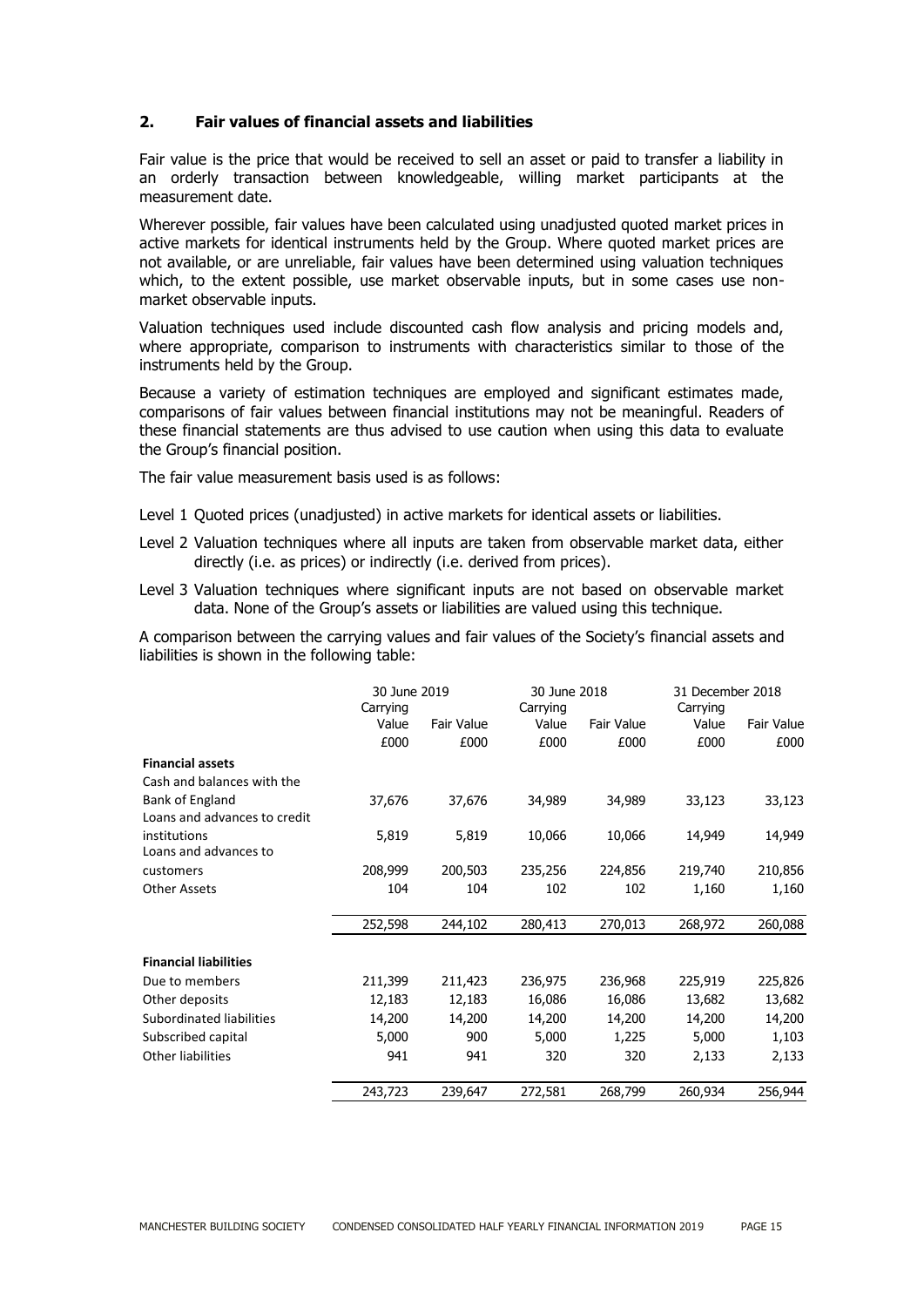- (i) Market prices have been used to determine the fair value of listed investment securities
- (ii) The fair value of derivatives and investment securities that are not listed are calculated by utilising internal valuation models using a discounted cash flow model based on a current yield curve appropriate for the remaining term to maturity. External market data is used within these internal valuation models. Derivatives are held for trading. Investment securities are designated at fair value through profit or loss. Movements in the valuations of derivatives and investment securities are treated as fair value through profit and loss, and these financial assets and liabilities are grouped into the fair value hierarchy under level 2.
- (iii) The fair value of Investment Properties is determined by using available index data and reflects the market value at the balance sheet date and revaluations performed in the year.

#### **3. Segmental information**

The Group's results are predominantly derived from the Society's principal operations. The Group's other income streams are not sufficiently material to require segmental reporting

## **4. Income tax**

|                                                         | Unaudited | Unaudited | Audited   |
|---------------------------------------------------------|-----------|-----------|-----------|
|                                                         | 30 Jun 19 | 30 Jun 18 | 31 Dec 18 |
|                                                         | £000      | £000      | £000      |
| Results for the period before tax                       | 454       | (1,629)   | (937)     |
| Tax rate                                                | 19.00%    | 19.00%    | 19.00%    |
| <b>Expected tax credit</b>                              | 86        | (310)     | (178)     |
| Adjustments for non-deductible items                    | 12        | 7         | 14        |
| Income not taxable                                      |           |           | (200)     |
| Deferred tax movement closing rate/average rate         |           |           |           |
| difference                                              |           |           | 50        |
| Current period losses for which no deferred tax asset   |           |           |           |
| recognised                                              | (14)      | 399       | 586       |
| Decrease in deferred tax asset recognised               |           |           | (167)     |
| Fixed asset timing difference for which no deferred tax |           |           |           |
| asset recognised                                        | (84)      | (96)      |           |
| Profits of period covered by brought forward losses in  |           |           |           |
| respect of which no deferred tax asset recognised       |           |           | (105)     |
| Actual tax expense                                      |           |           |           |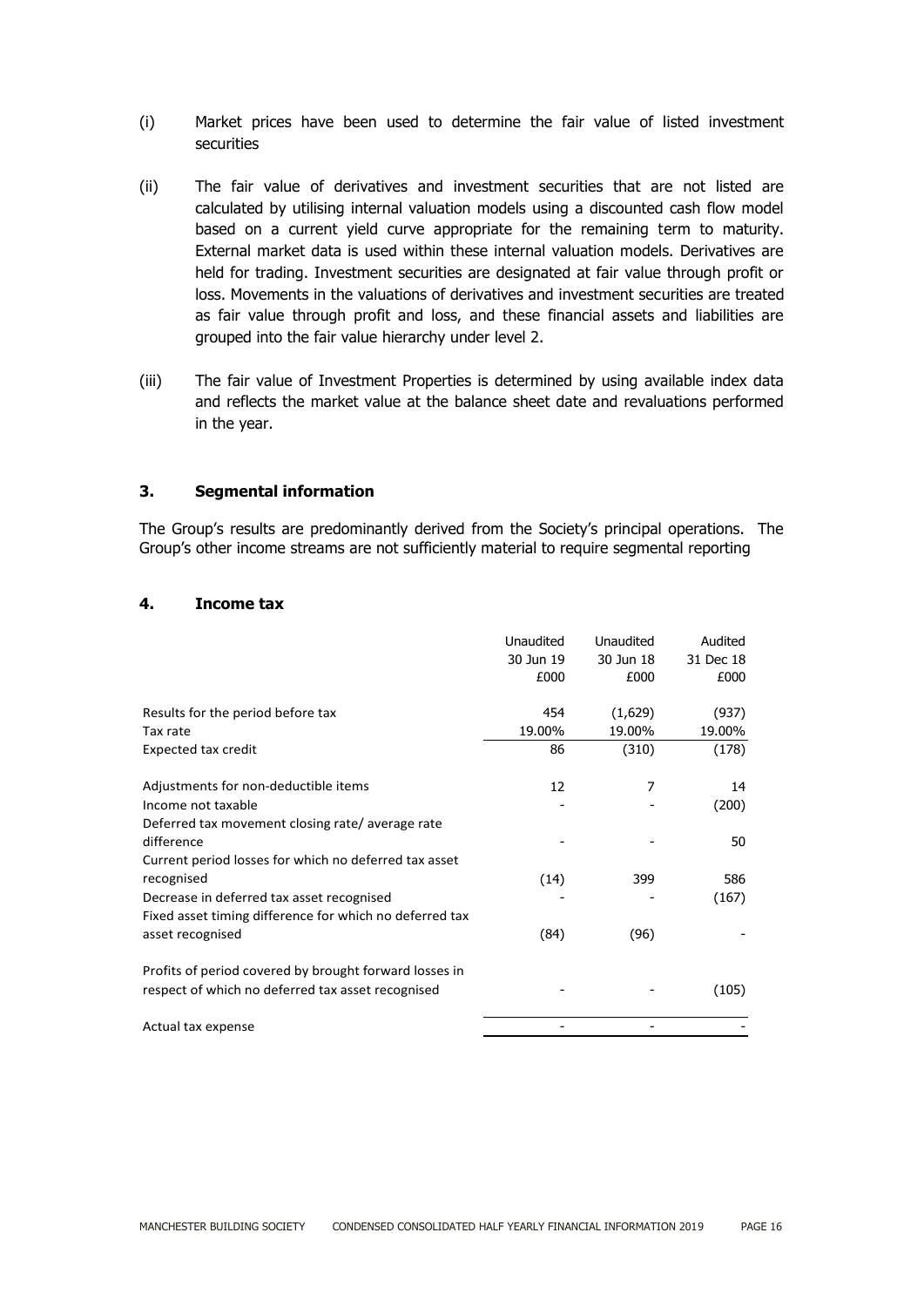# **5. Liquid assets**

|                                            | Unaudited | <b>Unaudited</b> | Audited   |
|--------------------------------------------|-----------|------------------|-----------|
|                                            | 30 Jun 19 | 30 Jun 18        | 31 Dec 18 |
|                                            | £000      | £000             | £000      |
| Cash and balances with the Bank of England | 37,676    | 34,989           | 33,123    |
| Loans and advances to credit institutions  | 5,819     | 10,066           | 14,949    |
|                                            | 43,495    | 45,055           | 48,072    |

## **6. Loans and advances to customers**

|                                       | Unaudited | Unaudited | Audited   |
|---------------------------------------|-----------|-----------|-----------|
|                                       | 30 Jun 19 | 30 Jun 18 | 31 Dec 18 |
|                                       | £000      | £000      | £000      |
| <b>Gross Balances</b>                 |           |           |           |
| Fully secured on residential property | 210,991   | 234,442   | 220,268   |
| Fully secured on land                 | 20,265    | 23,835    | 21,784    |
| Other loans                           | 565       | 813       | 777       |
|                                       | 231,821   | 259,090   | 242,829   |
| <b>Provisions</b>                     |           |           |           |
| Fully secured on residential property | 20,080    | 19,518    | 19,499    |
| Fully secured on land                 | 2,709     | 4,309     | 3,578     |
| Other loans                           | 33        | 7         | 12        |
|                                       | 22,822    | 23,834    | 23,089    |
| <b>Net Balances</b>                   |           |           |           |
|                                       |           |           |           |
| Fully secured on residential property | 190,911   | 214,924   | 200,769   |
| Fully secured on land                 | 17,556    | 19,526    | 18,206    |
| Other loans                           | 532       | 806       | 765       |
|                                       | 208,999   | 235,256   | 219,740   |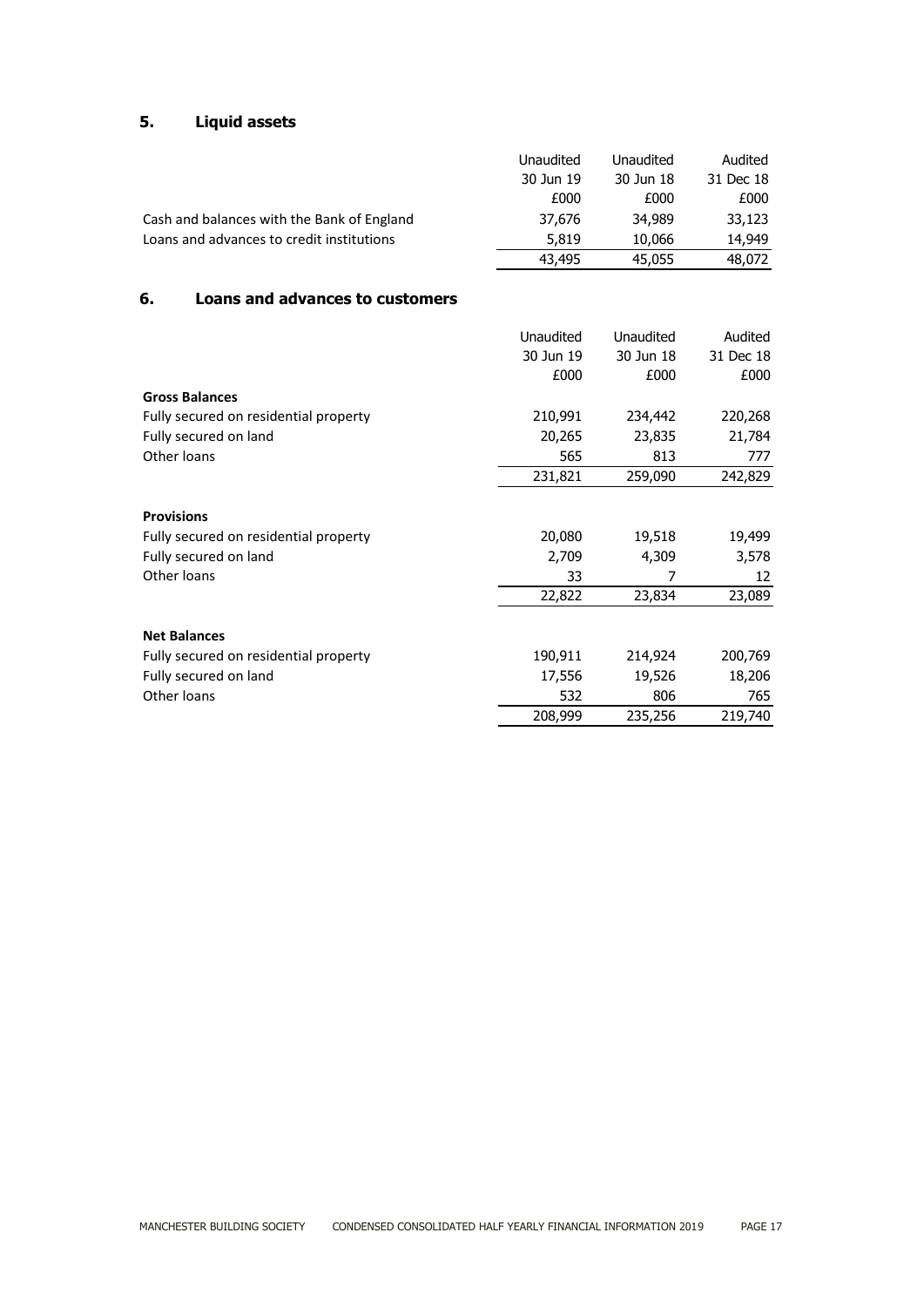# **7. Impairment losses**

|                                                             | Unaudited        | Unaudited | Audited      |
|-------------------------------------------------------------|------------------|-----------|--------------|
|                                                             | 30 Jun 19        | 30 Jun 18 | 31 Dec 18    |
|                                                             | £000             | £000      | £000         |
| <b>Expected credit losses</b>                               |                  |           |              |
| Impairment losses on loans and advances to customers on     |                  |           |              |
| residential property and land                               | 132              | 158       | 44           |
| Amounts recovered on loans and advances to customers on     |                  |           |              |
| residential property and land, written off in prior periods | (12)             | (24)      | (43)         |
| <b>Total expected credit losses</b>                         | 120              | 134       | $\mathbf{1}$ |
| <b>Other impairment losses</b>                              |                  |           |              |
| Impairment losses on loans and advances to customers on     |                  |           |              |
| lifetime mortgages                                          | 801              | 111       | 760          |
| <b>Total other impairment losses</b>                        | 801              | 111       | 760          |
| Reversal of previous impairment on Property, Plant          |                  |           |              |
| and Equipment                                               |                  |           | (1,074)      |
| Total impairment losses / (gains)                           | 921              | 245       | (313)        |
| 8.<br><b>Deferred tax assets</b>                            |                  |           |              |
|                                                             | <b>Unaudited</b> | Unaudited | Audited      |
|                                                             | 30 Jun 19        | 30 Jun 18 | 31 Dec 18    |
|                                                             | £000             | £000      | £000         |
| Tax losses                                                  | $\mathcal{P}$    | 1         | 3            |
| Deferred tax movement on timing differences on derivative   |                  |           |              |
| contracts                                                   | 1                | 30        | 13           |
| Accelerated tax depreciation                                | (3)              | (31)      | (16)         |
| Other provisions                                            |                  |           |              |
| Total                                                       |                  |           |              |
|                                                             |                  |           |              |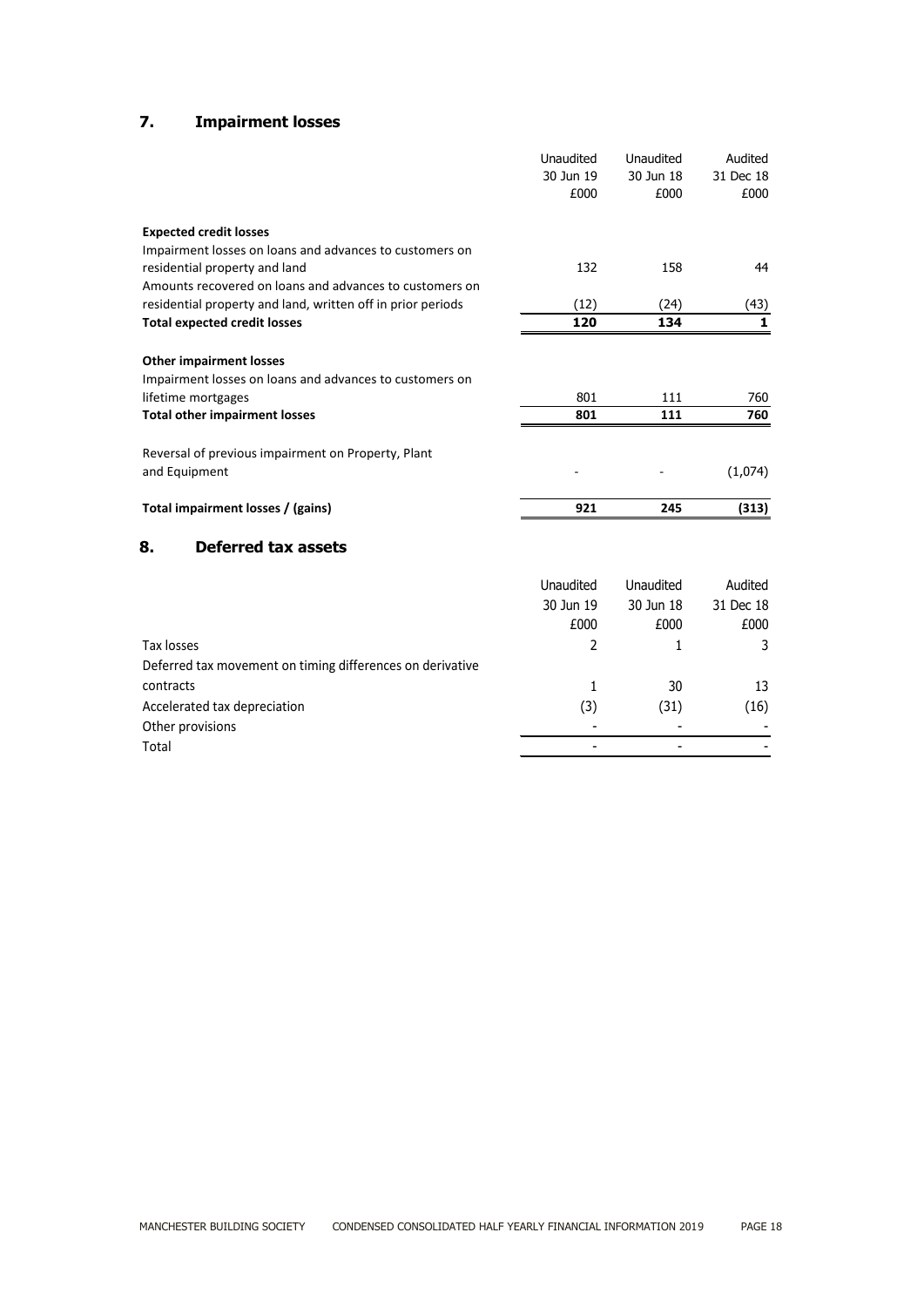## **9. Assets in disposal groups classified as held for sale**

The group's land and buildings, being its head office, was owned by MBS (Property) Limited ("MBSP"). Heads of terms to sell MBSP were signed in March 2019 and the sale completed in August 2019. At 30 June 2019 the assets and liabilities of MBSP were classified as "held for sale" as required by IFRS  $5$  – Non-current assets held for sale and discontinued operations. The items within this disposal group are measured at carrying value, being the lower of carrying value and fair value less disposal costs.

The assets and liabilities within the disposal group were as follows:

|                            | Unaudited | Unaudited | Audited   |
|----------------------------|-----------|-----------|-----------|
|                            | 30 Jun 19 | 30 Jun 18 | 31 Dec 18 |
|                            | £000      | £000      | £000      |
| <b>Assets</b>              |           |           |           |
| Property Plant & Equipment | 6,642     |           |           |
| <b>Other Assets</b>        | 266       |           |           |
|                            | 6,908     |           |           |
| <b>Liabilities</b>         |           |           |           |
| <b>Other Liabilities</b>   | 201       |           |           |
|                            | 201       |           |           |

## **10. Deposits from banks and others**

|                | Unaudited | Unaudited | Audited   |
|----------------|-----------|-----------|-----------|
|                | 30 Jun 19 | 30 Jun 18 | 31 Dec 18 |
|                | £000      | £000      | £000      |
| Other deposits | 12,183    | 16,086    | 13,682    |
| Total          | 12,183    | 16,086    | 13,682    |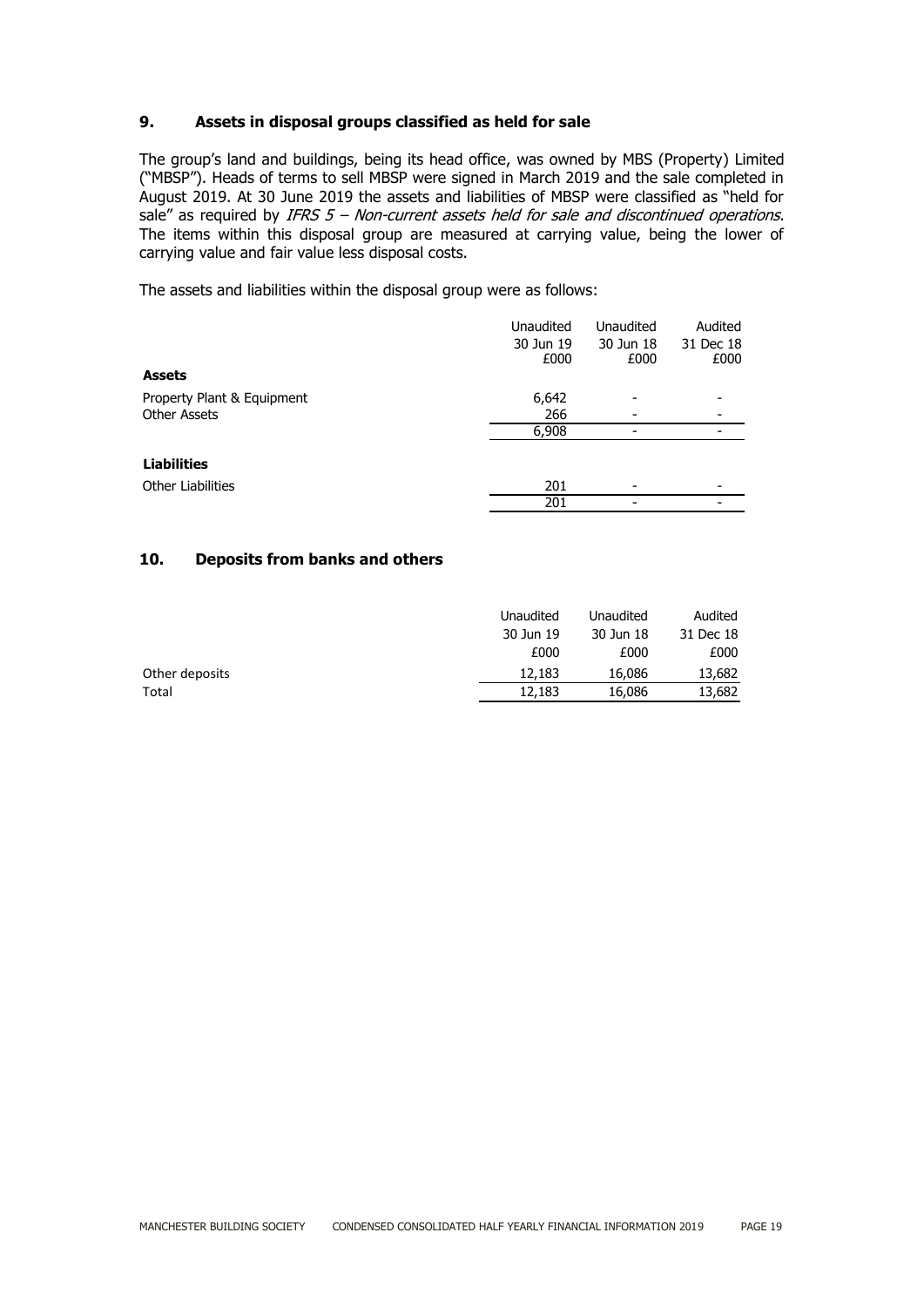| 11. |  | <b>Provisions for liabilities and charges</b> |  |  |
|-----|--|-----------------------------------------------|--|--|
|-----|--|-----------------------------------------------|--|--|

|                                                            | Unaudited    | Unaudited    | Audited        |
|------------------------------------------------------------|--------------|--------------|----------------|
|                                                            | 30-Jun-19    | 30-Jun-18    | 31-Dec-18      |
| <b>FSCS levy</b>                                           | £000         | £000         | £000           |
| At start of period                                         | 11           | 31           | 31             |
| Release for the period                                     | (6)          | (6)          | (6)            |
| Provision utilised                                         | 0            | 0            | (14)           |
| At end of period                                           | 5            | 25           | 11             |
|                                                            |              |              |                |
|                                                            | Unaudited    | Unaudited    | Audited        |
|                                                            | 30-Jun-19    | 30-Jun-18    | 31-Dec-18      |
| <b>Customer redress</b>                                    | £000         | £000         | £000           |
| At start of period                                         | 25           | 111          | 111            |
| Release for the period                                     | $\mathbf{0}$ | (2)          | (4)            |
| Provision utilised                                         | $\mathbf{0}$ | (71)         | (82)           |
| At end of period                                           | 25           | 38           | 25             |
|                                                            |              |              |                |
|                                                            | Unaudited    | Unaudited    | Audited        |
|                                                            | 30-Jun-19    | 30-Jun-18    | 31-Dec-18      |
| Other                                                      | £000         | £000         | £000           |
| At start of period                                         | 2            | 100          | 100            |
| Release for the period                                     | (1)          | (79)         | (78)           |
| Provision utilised                                         | 0            | (20)         | (20)           |
| At end of period                                           | 1            | $\mathbf{1}$ | $\overline{2}$ |
|                                                            |              |              |                |
| Total provisions for liabilities and charges at the end of |              |              |                |
| the period                                                 | 31           | 64           | 38             |

(i) Financial Services Compensation Scheme ("FSCS levy")

The Society's provision for FSCS charges arises from its operation as a UK deposit taker. The FSCS levy consists of two parts- a management expenses levy, which covers the interest cost of running the scheme, and a capital levy to cover the cost of the compensation paid, net of any recoveries.

The expected management expenses levy for the FSCS scheme year 2018-19 had been provided at the end of 2018. The provision release for the half year to 30 June 2019 is in respect of a reduction in the expected management expenses levy for the FSCS scheme year 2019-20. This charge represents the expected full cost of the FSCS levy for the financial year.

No provision is made for scheme years beyond these periods. The levy is paid during the third quarter each year and the Society does not expect to recover any sums paid.

#### (ii) Customer redress provision

The customer redress provision is held in relation to a customer redress exercise in respect of instances of non-compliance with the CCA within the NMB MAC and CLC second charge portfolios, which is detailed on page 67 of the 2018 Annual Report and Accounts. This redress exercise was completed in 2017. Attempts to contact some customers have been unsuccessful to date, and the £25k provision is retained at 30 June 2019 in relation to these customers.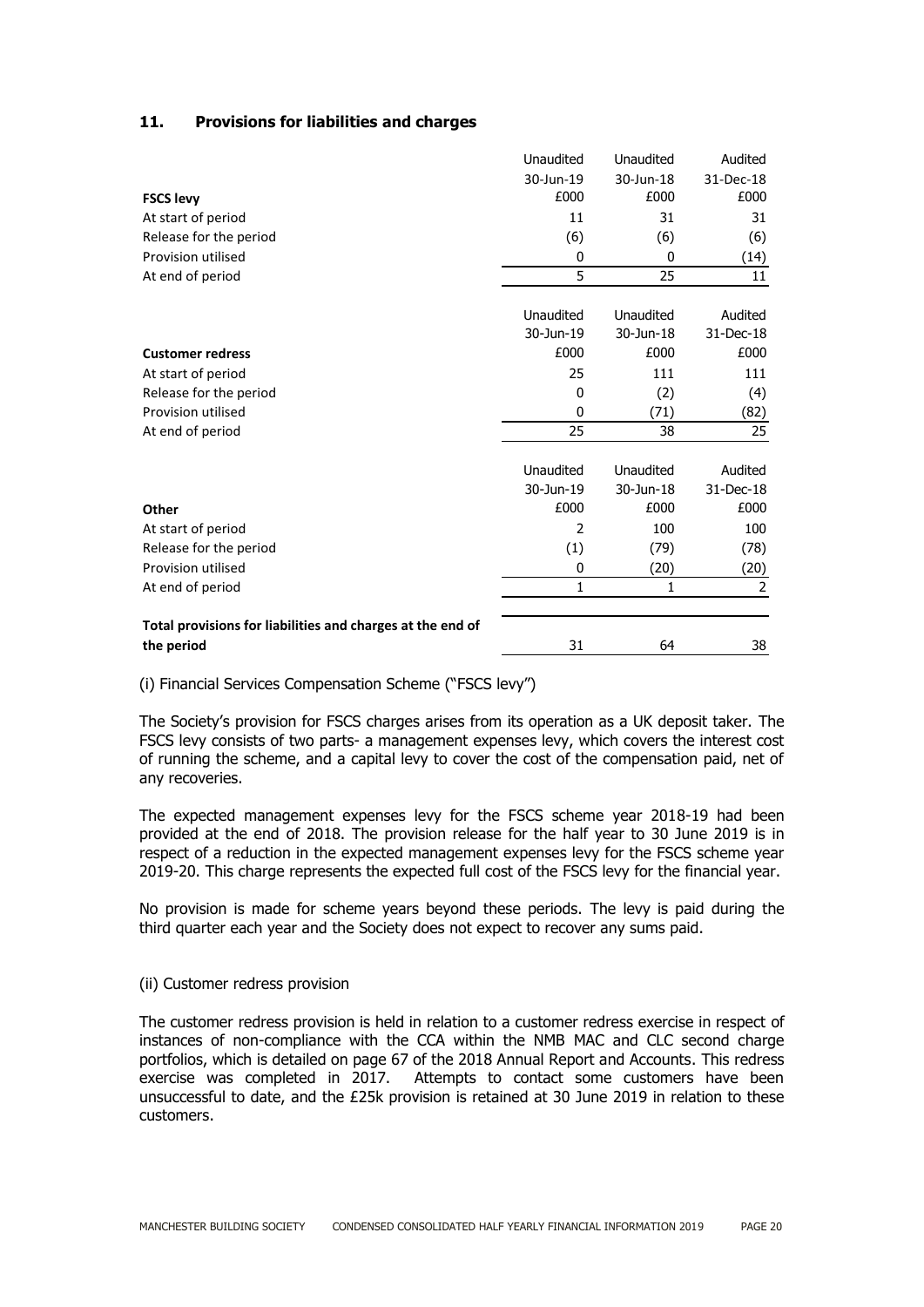#### (iii) Other provision

The other provision relates to the result of the BoS v Rea decision, which is detailed on page 67 of the 2018 Annual Report and Accounts. The remediation exercise in relation to this provision was completed during 2018. The £1k provision that remains relates to a small number of customers which the Society has, so far, been unable to contact.

#### **12. Subordinated liabilities**

|                                                     | <b>Unaudited</b> | Unaudited | Audited   |
|-----------------------------------------------------|------------------|-----------|-----------|
|                                                     | 30 Jun 19        | 30 Jun 18 | 31 Dec 18 |
|                                                     | £000             | £000      | £000      |
| Loan (repay 2022) interest: 3 month LIBOR + 1.75%   | 5,000            | 5,000     | 5,000     |
| Loan (repay 2023) interest: $3$ month LIBOR + 2.45% | 4,200            | 4,200     | 4,200     |
| Loan (repay 2032) interest: 6.70%                   | 5,000            | 5,000     | 5,000     |
| Total                                               | 14,200           | 14,200    | 14,200    |

## **13. Subscribed capital**

The Society has two tranches of PIBS in issue. The first tranche was issued in 1999 and is remunerated at 8.00% and the other was issued in 2005 and is remunerated at 6.75%. The two tranches are accounted for differently as they are subject to differing legal arrangements. Both tranches of PIBS are unsecured and rank pari passu with each other. In priority terms, the PIBS holders rank behind the Society's depositing members, its wholesale counterparties and all subordinated note holders. PIBS coupons are non-cumulative.

Classified as a liability:

|                                         | Unaudited | Unaudited | Audited   |
|-----------------------------------------|-----------|-----------|-----------|
|                                         | 30 Jun 19 | 30 Jun 18 | 31 Dec 18 |
|                                         | £000      | £000      | £000      |
| 8.00% Permanent Interest Bearing Shares | 5,000     | 5,000     | 5,000     |
| Total                                   | 5,000     | 5,000     | 5,000     |
| Classified as equity:                   |           |           |           |
|                                         | Unaudited | Unaudited | Audited   |
|                                         | 30 Jun 19 | 30 Jun 18 | 31 Dec 18 |
|                                         | £000      | £000      | £000      |
| 6.75% Permanent Interest Bearing Shares | 9,788     | 9,788     | 9,788     |
| Total                                   | 9,788     | 9,788     | 9,788     |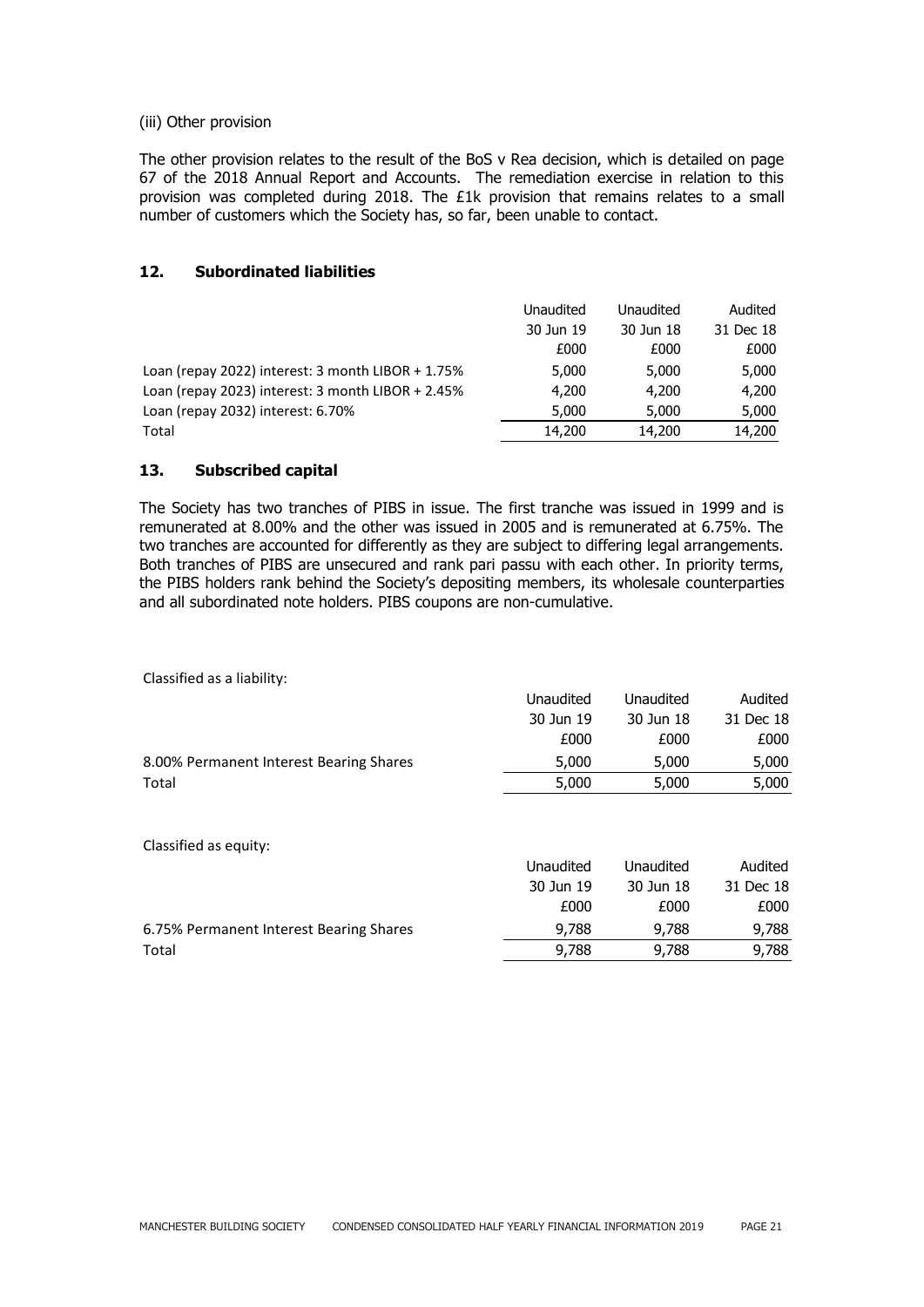## **14. Profit Participating Deferred Shares**

|                                   | Unaudited | Unaudited | Audited   |
|-----------------------------------|-----------|-----------|-----------|
|                                   | 30 Jun 19 | 30 Jun 18 | 31 Dec 18 |
|                                   | £000      | £000      | £000      |
| Nominal value - proceeds received | 18,000    | 18,000    | 18,000    |
| Less: issue costs                 | (539)     | (539)     | (539)     |
| Total                             | 17.461    | 17,461    | 17,461    |

The shares were issued in April 2013, are unsecured and rank pari passu with any other deferred shares comprising Common Equity Tier 1 capital issued or to be issued by the Society and rank behind any other deferred shares of the Society in issue not comprising Common Equity Tier 1 capital, including the Society's 1999 and 2005 PIBS.

The PPDS holders rank behind the Society's depositing members, its wholesale counterparties and all subordinated note holders.

The terms of the PPDS allow the Board, at its sole discretion, to declare a dividend of up to 30% of the Society's post tax profits. Dividends are non-cumulative.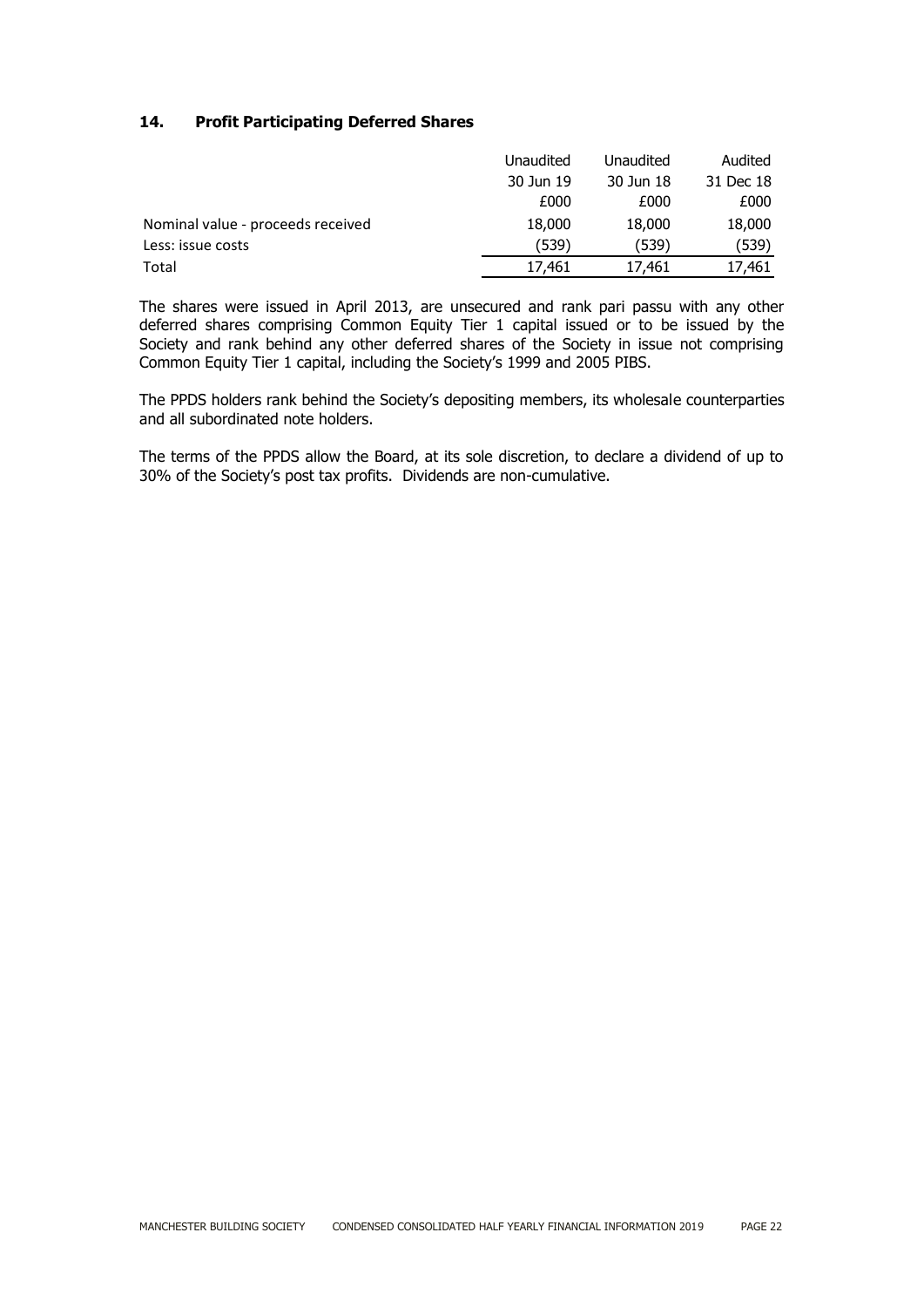## **15. Capital**

The Board manages capital within the regulatory limits set by the PRA.

The Group calculates and reports its regulatory capital on a "Total Group" basis with the regulatory capital group being made up of the Society, MBS (Mortgages) Limited and MBS (Property) Limited.

|                                       | Unaudited          | Unaudited          | Audited            |
|---------------------------------------|--------------------|--------------------|--------------------|
|                                       | 30 Jun 19          | 30 Jun 18          | 31 Dec 18          |
|                                       | <b>Total Group</b> | <b>Total Group</b> | <b>Total Group</b> |
|                                       | £000               | £000               | £000               |
| <b>Tier 1 Capital</b>                 |                    |                    |                    |
| Common Equity Tier 1 Capital (CET1)   |                    |                    |                    |
| <b>Accumulated Losses</b>             | (11,259)           | (11, 952)          | (11,259)           |
| IFRS 9 transitional arrangements -    | 255                | 285                | 285                |
| Profit Participating Deferred Shares  | 17,461             | 17,461             | 17,461             |
| Total CET1 Capital                    | 6,457              | 5,794              | 6,487              |
| Other Tier 1 Capital                  |                    |                    |                    |
| Permanent Interest Bearing Shares     |                    |                    |                    |
| -Nominal balance                      | 14,788             | 14,788             | 14,788             |
| -Amortisation                         | (10, 352)          | (8, 873)           | (8, 873)           |
| Net Permanent Interest Bearing Shares | 4,436              | 5,915              | 5,915              |
| <b>Total Tier 1 Capital</b>           | 10,893             | 11,709             | 12,402             |
| <b>Tier 2 Capital</b>                 |                    |                    |                    |
| <b>Subordinated Debt</b>              |                    |                    |                    |
| -Nominal balance                      | 14,200             | 14,200             | 14,200             |
| -Amortisation                         | (7,062)            | (4,657)            | (5, 584)           |
| Net Subordinated Debt                 | 7,138              | 9,543              | 8,616              |
| <b>Collective Provisions</b>          |                    | 441                |                    |
| Permanent Interest Bearing Shares     | 10,352             | 8,873              | 8,873              |
| <b>Total Tier 2 Capital</b>           | 17,490             | 18,857             | 17,489             |
| <b>Total Regulatory Capital</b>       | 28,383             | 30,566             | 29,891             |
|                                       |                    |                    |                    |

Since the start of 2019 Total Regulatory Capital under CRD IV has decreased by £1,508k from £29,891 to £28,383k.

The decrease results from ongoing operations, made up as follows:

- a reduction of £30k regarding the transitional rules covering the implementation of IFRS 9;
- the continued grandfathering of Subordinated debt out of Tier 2 capital over a 9 year period, amounting to £500k in the half year;
- amortisation out of Tier 2 capital of an additional portion of Subordinated debt which now has less than five years to its maturity date, amounting to £978k in the half year.

As at 30 June 2019 the Society met its Pillar 1 plus Pillar 2A requirement in total capital terms, but continued to have a shortfall against the qualitative standards for the level of CET1 regulatory capital. The Society as required by CRD IV article 142 submitted a Capital Conservation Plan to the PRA in October 2016 as a result of this shortfall, with a number of subsequent updates setting out proposed measures to improve the regulatory capital position. In June 2018, following the Society's CET 1 capital falling below the required 4.5% of Risk Weighted Assets, a new medium to long term strategic plan was produced which was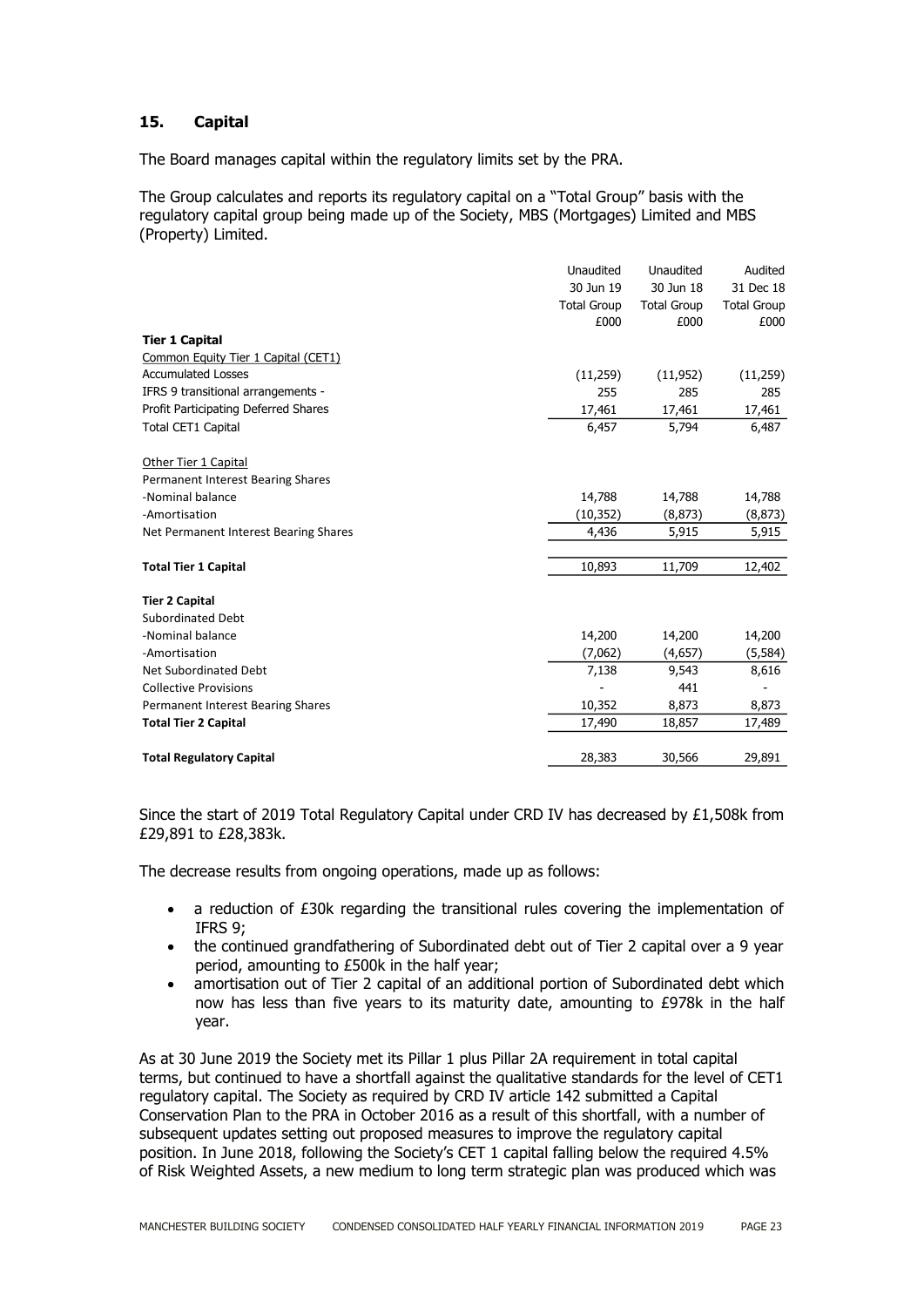independently reviewed and acknowledged by the PRA who agreed to monitor the Society against it. This plan was updated and resubmitted in July 2019. The PRA continue an open dialogue with the Society on future developments.

## **16. Related party transactions**

The Group is controlled by Manchester Building Society and at 30 June 2019 consisted of the Society and its two wholly owned subsidiaries: MBS (Mortgages) Ltd and MBS (Property) Ltd. The Society continued to provide loan funding to its subsidiaries during the half year ended 30 June 2019 in a manner similar to that disclosed in the 2018 Annual Report and Accounts. Accordingly, transactions with these related parties are entered into in the normal course of business; related party transactions, for the half year to 30 June 2019 are similar in nature to those for the year ended 31 December 2018. In August 2019, MBS (Property) Ltd was sold and ceased to be a member of the group.

The Officers as at 30 June 2019 remain unaltered from those disclosed at 31 December 2018 on page 70 of the 2018 Annual Report and Accounts.

Where the services of key management personnel are provided by entities controlled by them, then transactions with these entities are approved by the Remuneration and Nominations Committee.

## **17. Financial commitments**

There is no material change to the Group's financial commitments from the position reported in the 2018 Annual Report and Accounts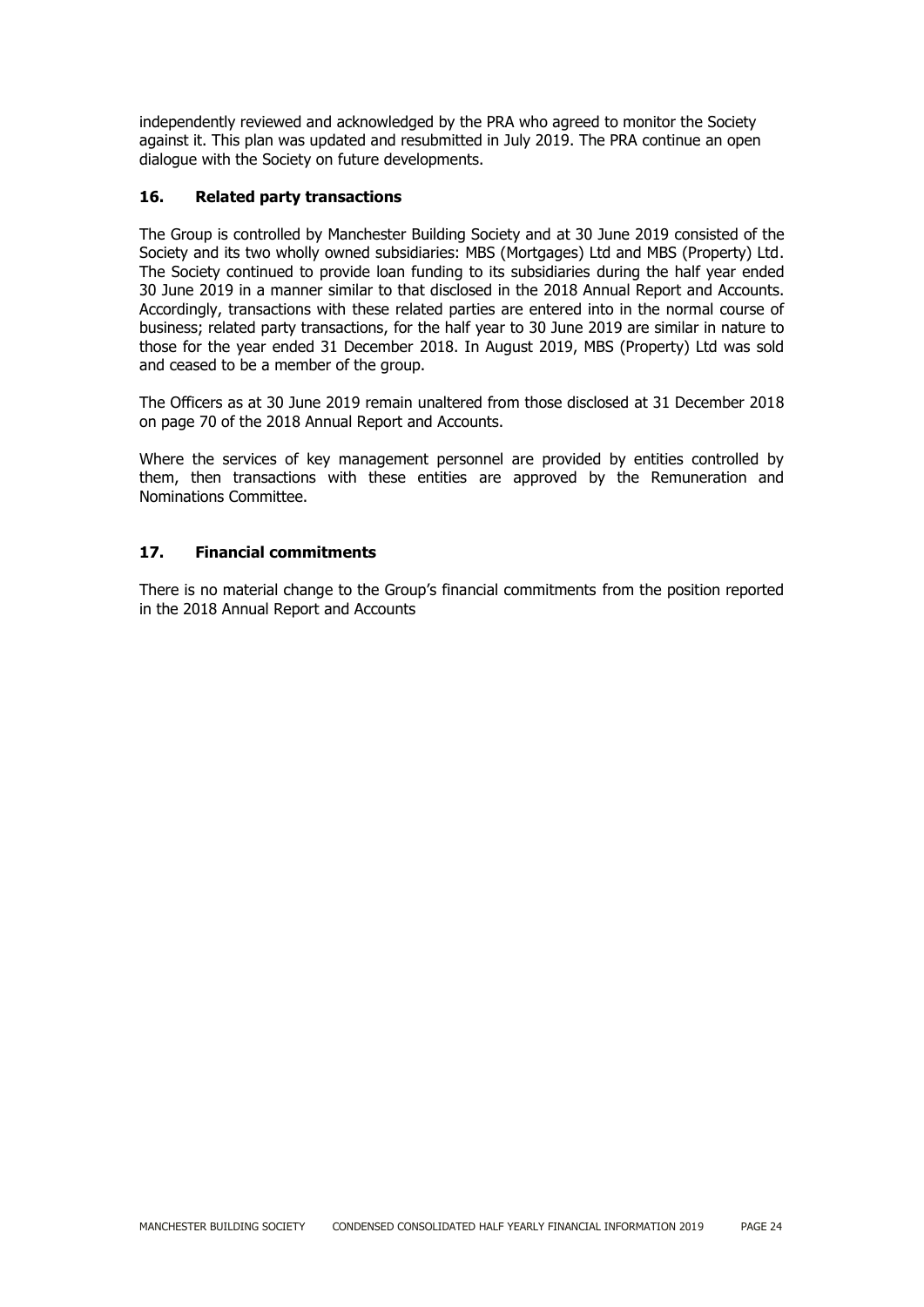## **18. Contingent liabilities and assets**

#### (i) Contingent liabilities

Given the high level of scrutiny regarding financial institutions' treatment of customers and business conduct from regulatory bodies and other sources there is a risk that certain aspects of the Group's current or historic business, including, amongst other things, CCA regulated loans, may be determined by the FCA and other regulatory bodies or the courts as, in their opinion, not being conducted in accordance with applicable laws or regulations, or fair and reasonable treatment.

As detailed in the Regulatory risk section on pages 6 and 7 and in Note 11, provision has been made where the Group is aware of a specific conduct issue and can estimate its impact reliably.

As disclosed on page 67 of the 2018 Annual Report and Accounts there is a risk that other aspects of the Group's business might be considered as not having been conducted in accordance with all relevant regulation, or the fair and reasonable treatment of customers. It is also not possible to rule out the possibility of other instances of non-compliance with CCA or other regulations which have not been identified. No provisions against these risks are included in these accounts.

As noted in the Strategic Report on page 3 of the 2018 Annual Report and Accounts, the High Court judgment resulting from the Society's legal claim against its former external auditors, Grant Thornton UK LLP ("GT"), resulted in GT being awarded £2,309k interim costs. In addition, in 2019, the Society has paid a further £266k to GT in relation to legal fees associated with the unsuccessful appeal. While the Society has been granted leave to appeal the decision to the Supreme Court, there remains the potential for a final costs determination that may require the Society to pay a further sum to Grant Thornton. An accrual for these costs was made in 2018 based upon the best estimate of the Board but the value of such an award is not known at this time and so there remains the potential for some additional costs to be incurred.

## (ii) Contingent assets

The Group's claim against Grant Thornton UK LLP, as detailed in section (i) above, may result in further damages being awarded to the Society upon appeal to the Supreme Court. The likelihood and amount of any potential award are not known at this time. It is expected that the appeal will be heard no earlier than mid-2020, with the judgment known some time later.

## **19. Events after the end of the reporting period**

There have been no events occurring after the end of the reporting period that would have a material impact upon the results reported.